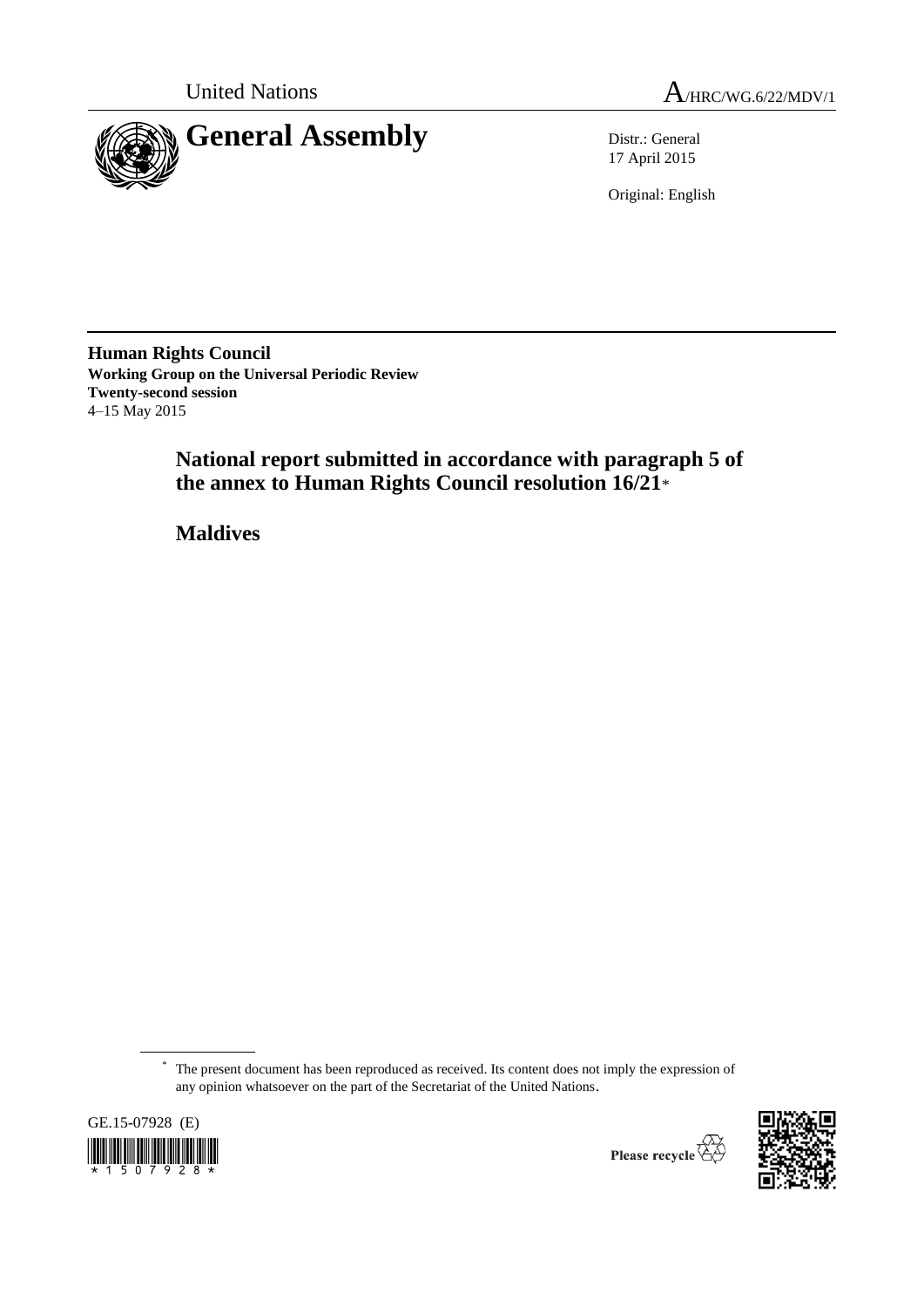# **Executive summary**

The Republic of Maldives has made remarkable progress on economic and human development, and moved with noted speed in advancing to a modern and developed society. The country has *engaged constructively* with the international human rights mechanisms, issuing a standing invitation to all UN Special Procedures Mechanisms in 2005, and hosting six visits to date. It has ratified seven of the nine core human rights treaties, five optional protocols, the Rome Statute of the International Criminal Court, as well as the eight fundamental ILO Conventions dealing with four categories of fundamental principles and rights at work.

During the first review the Maldives received 126 recommendations, of which the Government fully accepted 89, partially accepted 11, took note of 6, and, with reasons, rejected 20. The Maldives is pleased to report that over the last four years, it has fully implemented a total of 58 recommendations, and partially implemented thirty-two.

On *Education,* unlike most developing countries the Maldives offers free education up to higher secondary level, and free local and international exams to all children, adopting a policy of "No Child Left Behind". On *Housing,* the Government has to date, built 2,630 social housing units, providing safe, habitable and affordable housing to 17,500 people. Promotion and protection of *Health* is a key priority, with universal health care. The Maldives has achieved MDG 4, 5 and 6, with infant and maternal mortality rates on par with developed countries. Polio has been eradicated and Maldives remained malaria free for more than 3 decades, and other vaccine-preventable diseases are non-existent in the Maldives. Several attempts have been made to strengthen the *criminal justice* system, and access to justice. Notably, a robust and revised Penal Code was passed in 2014, with several other key laws such as the Anti Torture Act, the Prison and Parole Act, the Anti-Money Laundering and Anti-Terrorism Financing Act and the Extradition, Mutual Legal Assistance on Criminal Matters and Transfer of Prisoners.

The Maldives has made significant gains in protecting the *rights of vulnerable groups*. The Domestic Violence Prevention Act, the Sexual Offences Act and the Sexual Harassment and Abuse Prevention Act have strengthened the framework on protecting women, children and migrants from violence and sexual exploitation. The Disability Act was a strong boost in advancing the rights of persons with disabilities, allowing for financial assistance, regulations on minimum standards and identification, and affirmative action, while the Anti-Human Trafficking Act was hailed as a milestone in combating human trafficking.

Challenges remain. *High dispersion* of the very small population across a large area, the developmental and existential challenges posed by *climate change,* the *capacity and administrative* challenges posed by being a SIDS, are persistent challenges. Emerging challenges such as *religious issues* posed by differing interpretations of religious teachings, the high prevalence of *drug abuse,* and closely related issue of *gang violence* will bring up new issues in realising human rights in the country. Similarly, the process of *democracy consolidation* also challenges the Government, especially as the young and new institutions are subject to the harsh realities of democracy consolidation process of the  $21<sup>st</sup>$  century.

The Government is determined to prevent reversals and avoid breakdown of the democratic system. It is resolute in retaining the authenticity of our democratic journey by staying true to the Constitution and the laws. It is committed to inculcating a culture of respect for human rights, to fully promote and protect human rights, adhering to international norms, while retaining its unique character. And in doing so, realising a truly *Maldivian Democracy*.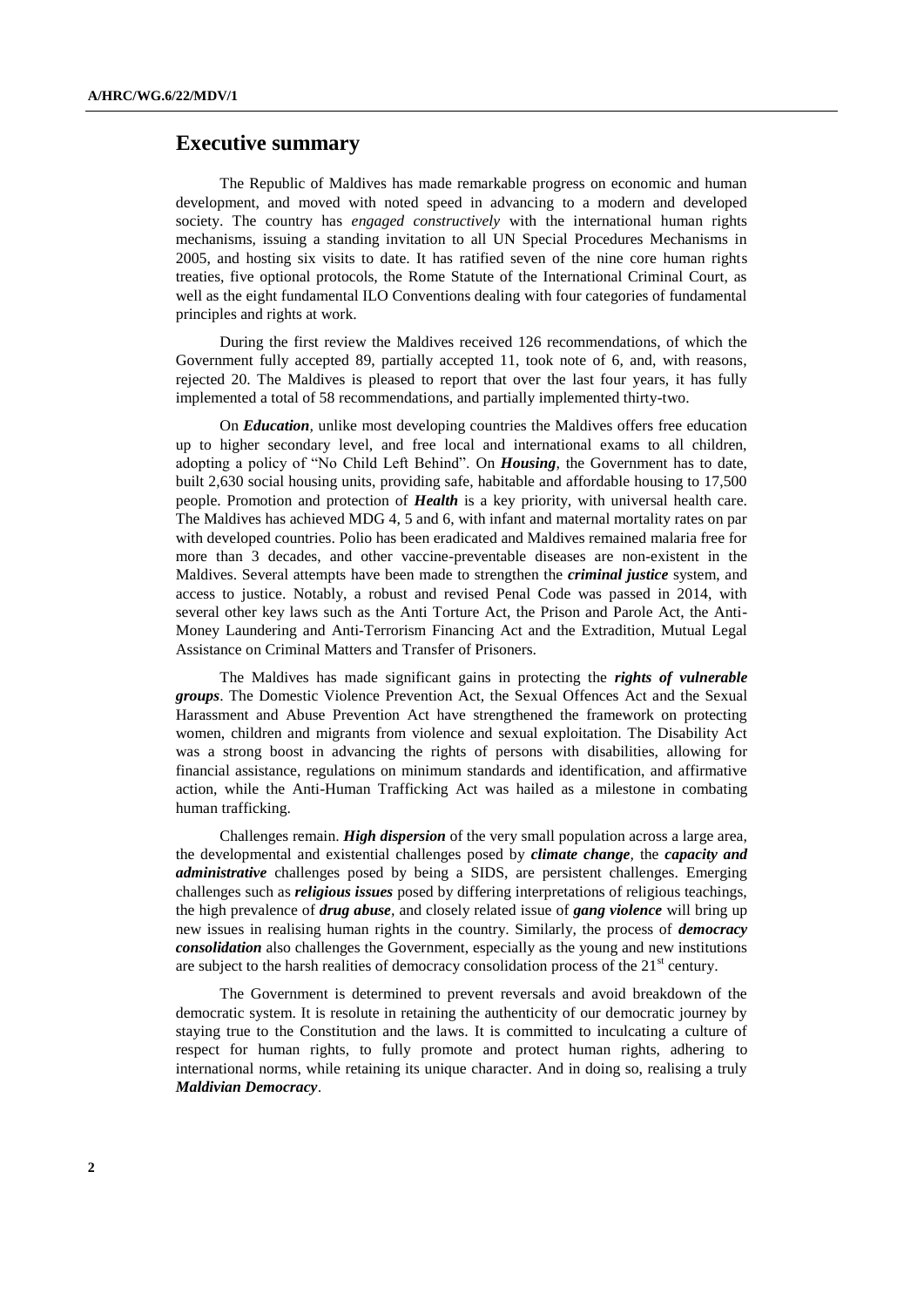# Contents

|       |                                                                  |    | Paragraphs  | Page |
|-------|------------------------------------------------------------------|----|-------------|------|
|       |                                                                  |    |             | 2    |
| Ι.    |                                                                  |    | $1 - 9$     | 4    |
| П.    |                                                                  |    |             | 5    |
| Ш.    | Background and framework: Developments since the previous review |    | $13 - 24$   | 5    |
|       | A.                                                               |    | $16 - 17$   | 6    |
|       | <b>B.</b>                                                        |    | $18 - 21$   | 6    |
|       | C.                                                               |    | $22 - 24$   | 7    |
| IV.   |                                                                  |    | $25 - 98$   | 7    |
|       | А.                                                               |    | $25 - 49$   | 7    |
|       |                                                                  | 1. | $25 - 31$   | 7    |
|       |                                                                  | 2. | $32 - 40$   | 8    |
|       |                                                                  | 3. | $41 - 49$   | 10   |
|       | <b>B.</b>                                                        |    | $50 - 62$   | 11   |
|       |                                                                  | 1. | $50 - 53$   | 11   |
|       |                                                                  | 2. | $54 - 57$   | 12   |
|       |                                                                  | 3. | $58 - 59$   | 12   |
|       |                                                                  | 4. | $60 - 61$   | 13   |
|       |                                                                  | 5. | 62          | 13   |
|       | C.                                                               |    | $63 - 98$   | 13   |
|       |                                                                  | 1. | $63 - 78$   | 13   |
|       |                                                                  | 2. | $79 - 85$   | 16   |
|       |                                                                  | 3. | $86 - 90$   | 17   |
|       |                                                                  | 4. | 91-98       | 17   |
| V.    |                                                                  |    | $99 - 120$  | 18   |
|       | A.                                                               |    | 99-101      | 18   |
|       | <b>B.</b>                                                        |    | 102-105     | 19   |
|       | C.                                                               |    | $106 - 110$ | 19   |
|       | D.                                                               |    | $111 - 112$ | 20   |
|       | E.                                                               |    | $113 - 116$ | 20   |
|       | F.                                                               |    | $117 - 118$ | 21   |
|       | G.                                                               |    | 119-120     | 21   |
| VI.   |                                                                  |    | $121 - 123$ | 21   |
| Annex |                                                                  |    |             | 23   |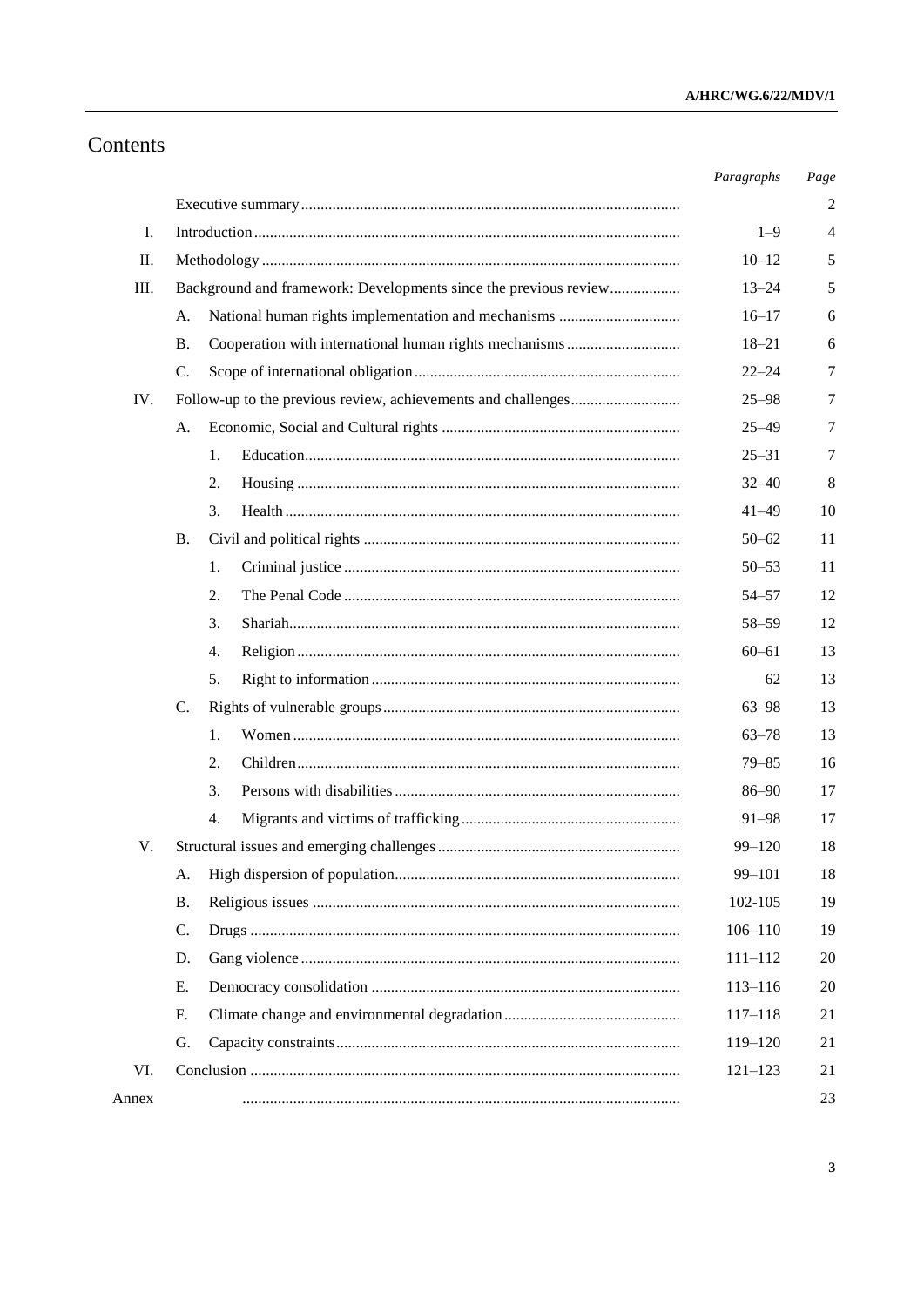# **I. Introduction**

1. This Report is submitted in accordance with United Nations Human Rights Council Resolution 16/21. The Report provides an account of the implementation of the accepted recommendations, and the developments of the human rights situation in the Maldives, following the initial review of the country, under the Universal Periodic Review (UPR) mechanism at the Ninth Session of the Working Group, in November 2010.

2. This year, the Maldives is celebrating the golden jubilee of independence. The country gained independence from Britain on 26 July 1965. Several years before that, the Maldives enacted a written Constitution and ensured universal adult suffrage in 1932. Since then, the protection of the rights of the individual has been a journey: a journey navigated by Maldivians, with the help of our international partners, trying to find local solutions to local problems. The country's developmental approach was one where guaranteeing the fundamental rights of individuals was a central component of national development planning.

3. Over the last five decades, the Maldives has made remarkable progress on economic and human development. In January 2011, the Maldives graduated from the United Nations List of Least Developed Countries – only the third to move out from the group since 1971.

4. Notwithstanding these achievements, the Government recognises the enormous challenges that the country face, and remains committed in advancing the rights and welfare of the people, with a particular focus on reducing inequality, empowering youth, and furthering socio-economic progress. The Maldives is highly prone to the unique posed by its small size, geographic dispersion, and climate change. These challenges remain significant hindrances in the country's progress towards full consolidation of democracy, a progress that is often punctuated by structural deficiencies, lack of capacity, and technical expertise.

5. The Government has always believed that continued engagement with the international community is the way forward. It is this belief that makes the Maldives an ardent supporter of the Human Rights Council since its inception, and subsequently an active member of the Council since 2010, the smallest country to be elected to the Council at that time. It is this belief that led the Maldives to ratify:

- seven out of the nine core human rights treaties;
- five optional protocols;
- the Rome Statute of the International Criminal Court; and
- eight fundamental ILO Conventions dealing with four categories of fundamental principles and rights at work.

6. The initial review of the Maldives took place in 2010. It was a time when rapid and extensive democratic, human rights, and consequentially legal reforms, were being introduced. The second review is taking place at a time when the country's democratic growth trajectory is continuing in a steady upward momentum, while facing numerous challenges. Some democratic institutions of the State are just seven years old, requiring support to build resilience to withstand the inevitable pressures of  $21<sup>st</sup>$  century democracy consolidation process.

7. The initial review set in motion a major drive nationally to strengthen the country's human rights framework. During the first review the Maldives received 126 recommendations, of which the Government fully accepted 89, partially accepted 11, took note of 6, and, with reasons, rejected 20. The Maldives, in September 2013, voluntarily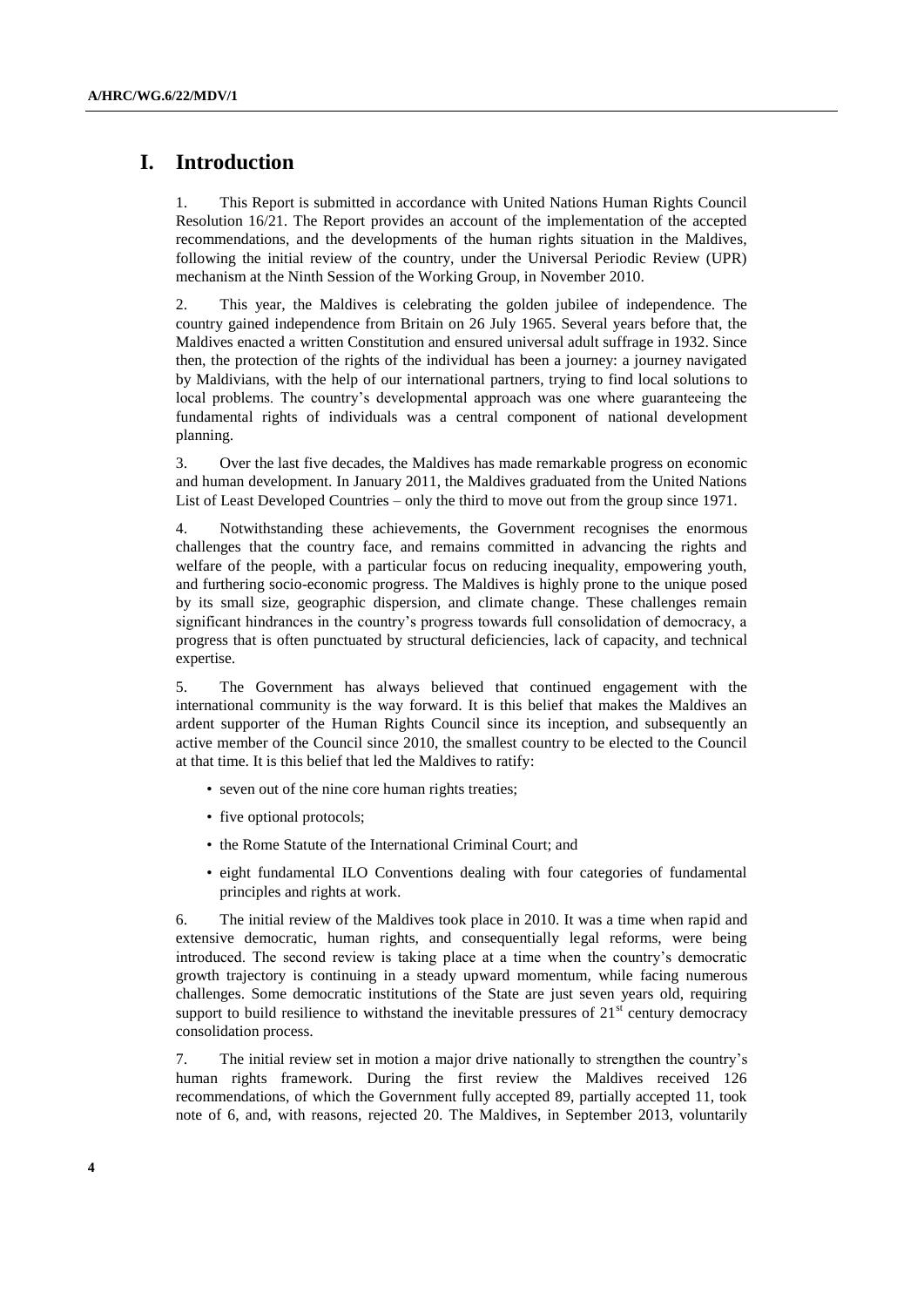submitted a Mid-term Review Report, which highlighted the developments since the initial review. The Maldives is pleased to report that over the last four years, it has fully implemented a total of 58 recommendations, and partially implemented thirty-two.

8. The Government welcomes the second cycle of the Universal Periodic Review (UPR), which provides an opportunity to engage with the Human Rights Council, to take stock of the progress made in protecting and promoting human rights. The Review has given a new dynamism to the strong partnership between the Government and the relevant local and international stakeholders in promoting and protecting human rights in the country.

9. In recognition of the on-going challenges, the key priorities of the Government of Maldives currently are:

- Promoting and cultivating a culture of respect for human rights at all levels of society;
- Strengthening the legislative framework on human rights;
- Promoting the rule of law and democracy consolidation; and
- Enhancing the role of the youth and empowering youth in national building.

# **II. Methodology**

#### **Recommendation: 125, 126**

10. The methodology of the Report follows the general guidelines adopted by the Human Rights Council for the second cycle of UPR.

11. Following the acceptance of a large number of recommendations, the Government, in consultation with the UPR Standing Committee, which includes representation from a wide range of Government agencies, the Human Rights Commission of the Maldives, and representation from the civil society, prepared an implementation matrix, where key agencies responsible for thematic areas were identified and followed up.

12. Preparation for the Maldives second national review was coordinated by the Ministry of Foreign Affairs, in collaboration with the President's Office, the Attorney General's Office, and in consultation with the UPR Standing Committee.

# **III. Background and framework: Developments since the previous review**

#### **Recommendation: 25, 34, 35, 36, 37**

13. In November 2013, Mr Abdulla Yameen Abdul Gayoom was elected as the country's new President at the presidential elections, which was monitored by international organisations including the United Nations and the Commonwealth, all of whom endorsed the election and the electoral process as free and fair. According to the new executive setup, the mandate to protect and promote human rights was assigned to the Attorney General, with a view to further strengthening alignment of international obligations with national legislature. On 1 July 2014, the Ministry of Law and Gender was established, to oversee all government functions related to families, children, women, persons with disabilities, and human rights. The Attorney General oversees the work and functions of the Ministry.

14. The Government recognises the need for strengthening the legislative framework for the promotion and protection of human rights. At the same time, the Government believes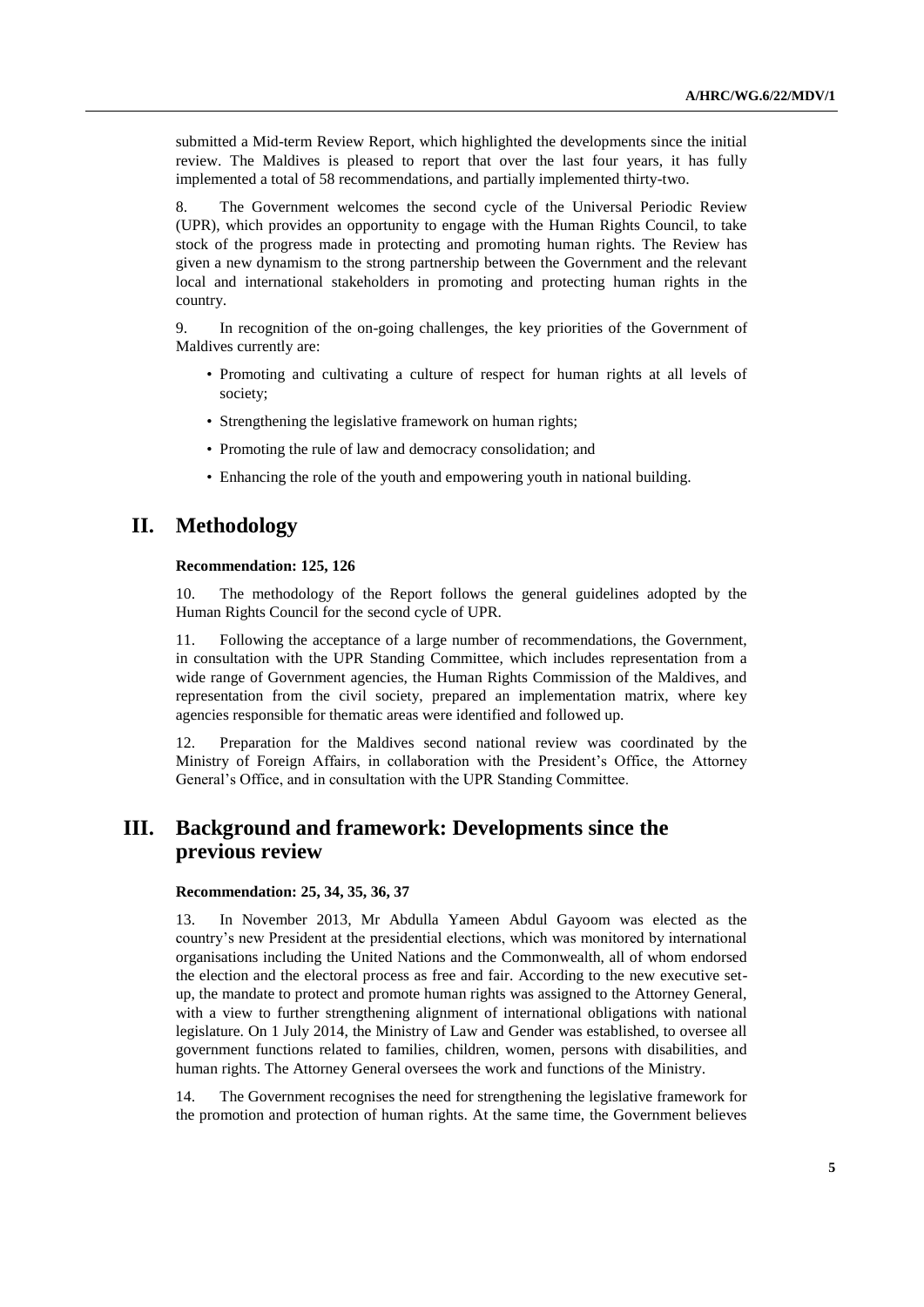that a normative change can take place only by fostering and cultivating a culture of respect for human rights, and promoting such values in the hearts and minds of people through awareness building, information sharing and other methods. The Government, therefore, is committed to building a society that respects human rights and one another, maintains tolerance towards opposing ideas, possess the ability to listen, and promote plurality of political thought. The onus, therefore, rests not only on the Government, but also on all national stakeholders and actors.

15. The current Constitution of the Maldives was enacted in 2008 and included an extensive bill of rights, and gave way to a multi-party democracy with full separation of powers. At the time of adoption, a total of 120 pieces of new legislation were identified as necessary to fully implement the Constitution. Since then, over 100 laws have been passed and ratified to ensuring the realisation of rights enshrined in the Constitution. Details of relevant and key laws are highlighted under the thematic areas below.

## **A. National human rights implementation and mechanisms**

#### **Recommendation: 31, 32, 33, 93**

16. Because of the emphasis on mainstreaming human rights values into the society, all Government policy discussion papers submitted to the Cabinet, are now required to analyse the impact on human rights, to examine them through a human rights perspective.

17. The Human Rights Commission of the Maldives (HRCM) was first established by Presidential Decree in 2003, and later through the *Human Rights Commission Act* of 2005. The HRCM is currently an independent State institution created under the 2008 Constitution, that ensured that there be an independent, impartial, statutory entity, empowered to promote human rights and to investigate complaints of their breach. In order to strengthen the independence of the HRCM, the institution has been holding consultations with the Attorney General's Office to amend the HRCM Act to fully align with the Paris Principles relating to the status of national institutions. While the HRCM continues to face criticism regarding its role in the institutional framework, primarily due to lack of awareness about the mandate and activities of the Commission, the Government is committed to working constructively with the HRCM, even in cases where both parties may not agree.

## **B. Cooperation with international human rights mechanisms**

18. The Maldives has continuously maintained a policy of engagement with the international human rights mechanisms including the United Nations High Commissioner for Human Rights. The Maldives has been a vocal member of the Human Rights Council since 2010, seeking to enhance the capacity of SIDS to engage better at the Human Rights Council and implementing human rights obligations.

19. The Maldives in 2005, issued a standing invitation to all UN Special Procedures Mechanisms. To date, the Maldives has hosted six visits of mandate holders, namely:

- The Special Rapporteur on Freedom of Religion or Belief, 2006;
- The Special Rapporteur on Independence of Judges and Lawyers, 2007 and 2013;
- The Special Rapporteur on the Right to adequate housing, 2009;
- The Special Rapporteur on Freedom of Expression, 2009; and
- The Special Rapporteur on the human rights of internally displaced people, 2011.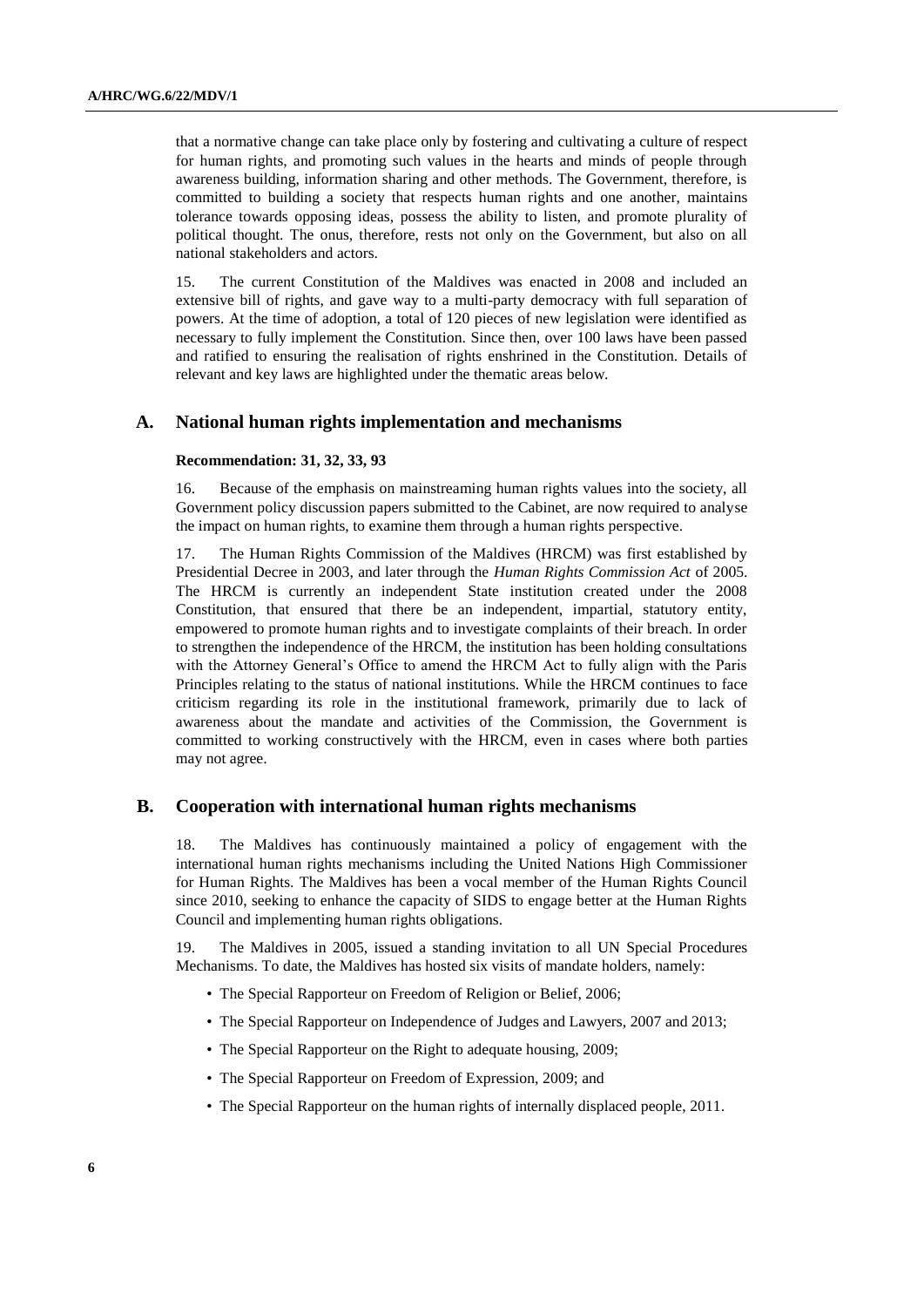20. The Government is in consultation to finalise the dates for a visit by the Special Rapporteur on the Right of Freedom of Peaceful Assembly and of Association, and has welcomed the proposed visit by the UN Working Group on discrimination against women in law and practice. The UN Sub-Committee on the Prevention of Torture also visited Maldives in 2007 with a follow-up visit conducted in December 2014.

21. It is important to note that as a small state with limited human resource capacities and expertise, there are a number of competing priorities at any given time. In these instances it proves to be logistically difficult to make arrangements for all requests. However, the Government has always tried to make alternative arrangements, and offer the best cooperation possible.

# **C. Scope of international obligations**

# **Recommendation: 1, 2, 3, 4, 5, 7, 8, 9, 10, 11, 12, 13, 15, 16, 17, 20, 21, 60, 61, 121**

22. The Maldives has ratified seven of the nine core human rights treaties, five optional protocols, the Rome Statute of the International Criminal Court as well as the eight fundamental ILO Conventions dealing with four categories of fundamental principles and rights at work.

23. The Government is reviewing the ICRMW, and expects ratification of the Protocol to Prevent, Suppress and Punish Trafficking in Persons, Especially Women and Girls, in the near future. It has withdrawn its reservations to Article 7(a) on CEDAW in 2010. The Government has also reviewed the formulation of the current reservations to Article 16 of CEDAW in January 2013 and decided to submit a re-formulation to the Parliament.

24. Due to the high number of ratifications, and the currently complex and rigorous demands of the international treaty reporting process, there is a heavy reporting burden on the Government. In this regard, the Government has submitted the 4th and 5th combined Periodic report under the CRC in February 2013, the 4th and 5th combined periodic report under the CEDAW in December 2012, and is in the process of finalising the initial reports under CAT and CRPD.

# **IV. Follow-up to the previous review, achievements and challenges**

# **A. Economic, social and cultural rights**

# **1. Education**

### **Recommendation: 33, 44, 65, 86,110,111,112,113**

25. The Maldives has an illustrious history of providing free education for all children without discrimination on the basis of gender, class, etc. Unlike most developing countries, the Maldives offers free education, up to higher secondary level: the constitutionally obliged level of education as a matter of right for all therein.<sup>1</sup> All children below the age of 16 are given free textbooks, exercise books, and stationary, regardless of their socio-

<sup>&</sup>lt;sup>1</sup> The Constitution everyone has the right to education without discrimination of any kind. Primary and secondary education shall be freely provided by the State. It is imperative on parents and the State to provide children with primary and secondary education (Article 36 (a) and (b)).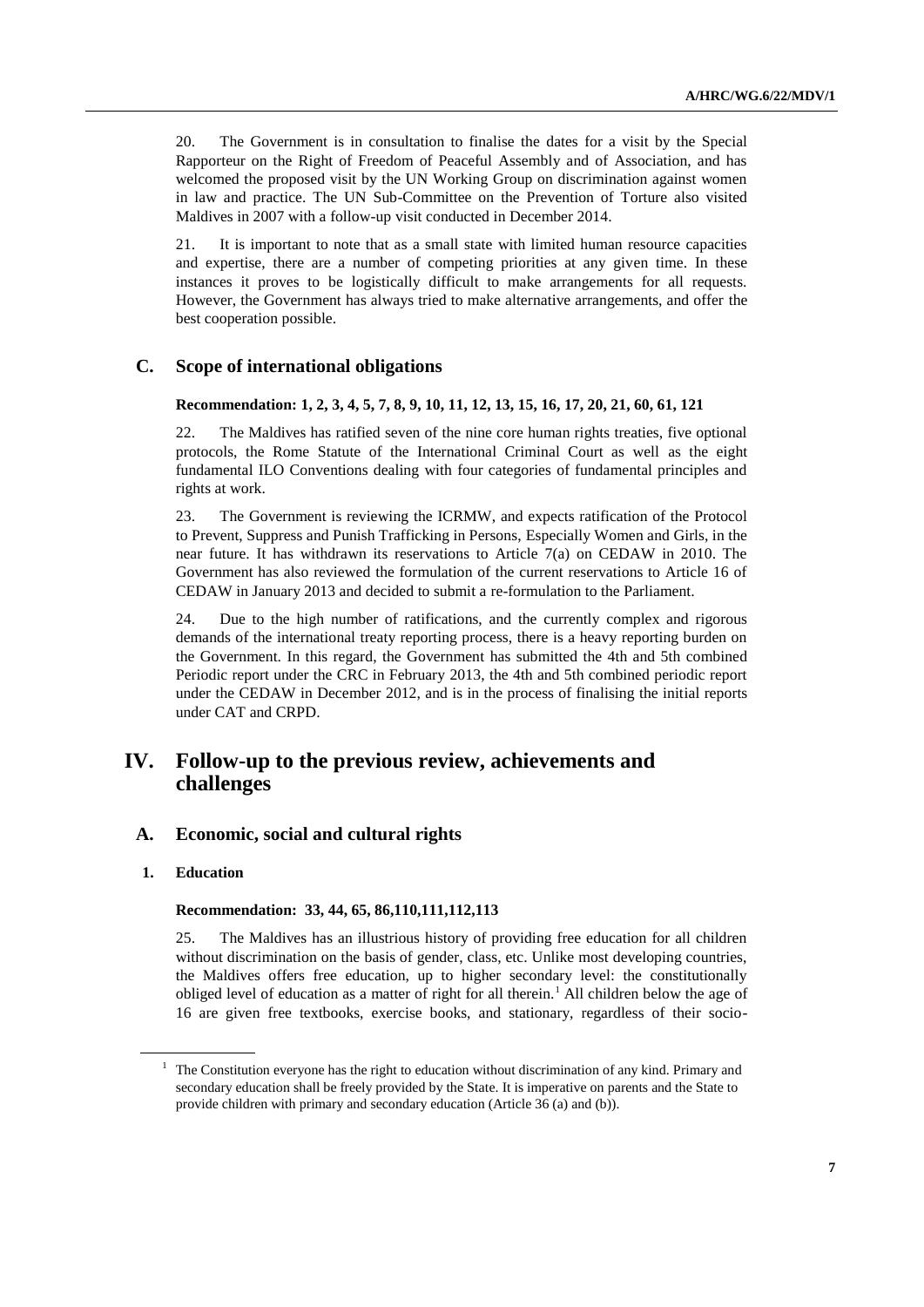economic background, and all local and international exams are administered free for all students.

26. In order to further enhance and develop the education system, and to continue applying programmes and measures to guarantee the enjoyment of the right to education, the *Education Bill* was drafted and submitted to Parliament in August 2014 and the Government is currently in the process of formulating the *Higher Education Bill* as well, intending to submit it to Parliament later this year.

27. There is continuous emphasis on improving the quality of education being provided, and in that regard, training and capacity building of education providers is a continuing effort. A Professional Standards for Teachers and Principals is being applied in schools to monitor and improve the quality of teachers and administrators. Standards for monitoring of pre-schools under the *Pre-School Act* are underway. The Government works with international partners, such as UNICEF, in developing capacity on Special Needs Education, development of standards for "child-friendly" schools that are safe for children and provide an environment that caters effectively for the child's learning, and monitoring and research of the existing school system.

28. The Government implements a policy of "No Child Left Behind", to ensure that every child's productive capacity is fully realised and the different needs of students and schools across the country are catered for, and important initiatives, such as the Technical Vocational Education and Training (TVET) initiative, which is an apprenticeship programme to introduce students to the workplace, have been introduced.

29. Providing equal access to all children has been a continuous challenge due to the geographical nature of the country. For islands with extremely small populations, additional measures are taken to ensure that children have access: some islands are connected by ferry service so that students can attend schools in nearby islands, or they are provided monthly allowances for boarding purposes.

30. Importantly, training and capacity building is carried out to improve access for children with special education needs. The Government has catered for classes for the hearing and speech impaired, since 1985. A Braille Centre has been established with all required equipment and the Centre has begun classes in 2013. Moreover, five specialised early intervention centres have been established across the country and eighty specialised Special Education Needs (SEN) units have been planned in mainstream schools within the next five years. These initiatives further the case of "No Child Left Behind", with special attention given to building productive, respectful, and responsible future citizens, regardless of socio-economic class, physical ability, or gender.

31. With the aim of instilling tolerance and respect for human rights values, the current curriculum that is implemented in all public schools has incorporated civic education, life skills and human rights. The HRCM also conducts activities on human rights education promotion in schools, such as Human Rights clubs, essay and quiz competitions, and theatre festivals. Additionally, in partnership with local NGOs, the Ministry of Education also promotes Sustainable Environmental Practises among students, such as making schools "plastic bag" free and setting up environmental clubs.

### **2. Housing**

### **Recommendation: 109, 124**

32. All successive Governments have declared housing as a key part of their agenda with the recognition of access to safe, habitable, and affordable housing as a human right under the Constitution of 2008. Since then housing has been a key pledge in the election manifestos of all major political parties. As a result, every effort is made to ensure that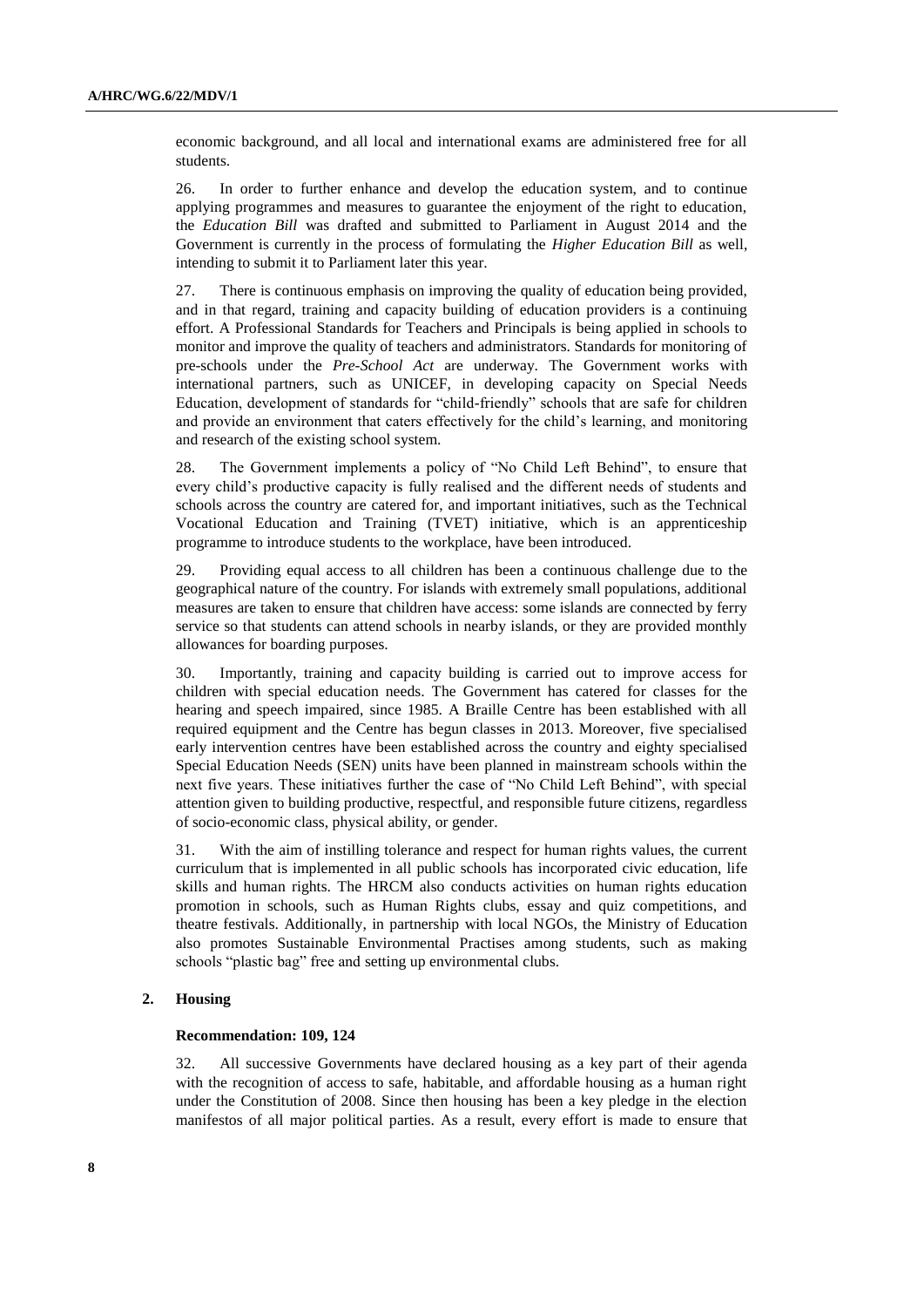dwellings are secure, affordable, habitable, and accessible, and that basic amenities and services are readily accessible.

33. Traditionally, plots of land are given – free of charge – to individuals to construct residential homes, which, over the years, have become valued inheritance. As a result, the size of the inherited land grew smaller. The impediment to the realisation of the right to adequate housing due to overcrowding and land scarcity in Male' and some other islands, was recognised by the UN Special Rapporteur on adequate housing in 2009.

34. The country has made highly commendable progress in its efforts to provide affordable and safe housing for all despite having to cope with remoteness of the islands, increasing demand for scarce land (see paras. 99–101), the inherent challenges associated with being a SIDS, and the threats associated with climate change (see paras. 117–120).

35. Since 1990, the Maldives has embraced public housing schemes and numerous other projects to counter these prevailing challenges. Since 2005, the Government has constructed a total of 2,630 housing units at affordable rates, and a total of 17,500 people have benefitted from the scheme. Currently, a total of 3,855 housing units are being constructed that would benefit more than 25,000 people. Social housing units are sold through long term financing schemes applying government-subsidised rates to eligible beneficiaries, which are below market price.

36. All social housing projects undertaken by the Government allocates a percentage to persons with disabilities, and ground floor apartments for elderly people and persons with disabilities for easier access. Under the *Disability Act* it is a mandatory requirement to ensure accessibility to public buildings by all, and by extension government social housing projects. Compliance documents, which will be given effect through the proposed draft *Bill on Building Design*, will ensure certain minimum requirements are met in ensuring accessibility to all buildings.

37. In terms of access to safe and secure housing, island erosion is an on-going challenge. Land reclamation projects are carried out, with the purpose of addressing land scarcity issues on densely populated islands. Islands that are reclaimed are at-least 1.4m above mean sea level and provide shore protection to areas vulnerable to erosion due to adverse or dynamic weather conditions.

38. Physical infrastructure in the Maldives suffered extensive damages during the Indian Ocean Tsunami of 2004. The total damage was estimated at around \$470 million, which amounted to 62% of GDP. About a quarter of the nearly 200 inhabited islands in the country were severely damaged, and 10 percent were made uninhabitable. More than 80 people died, and 26 are missing and/or presumed dead. During the post-tsunami reconstruction programme, the Government constructed and repaired housing for over 12,000 internally displaced persons. In addition, more than 20 islands harbours destroyed by the tsunami were reconstructed, and water and sewerage facilities destroyed during the tsunami were reconstructed in over 25 islands.

39. Human induced climate change has increased the intensity and frequency of natural disasters with around 70 percent of disasters now deemed to be climate related, up from 50 percent two decades ago (see paras. 117–118). The country's constant vulnerability to climate change, and its adverse impacts, is a hindrance to the full enjoyment of human rights, including the right to adequate housing, and risk the development gains it has achieved over the past decades.

40. With the lessons of the tsunami in mind, the National Disaster Management Centre is currently undertaking consultations on the *Disaster Reduction and Prevention Bill*, which will put into place measures to address disaster risk reduction, mitigation of damage, post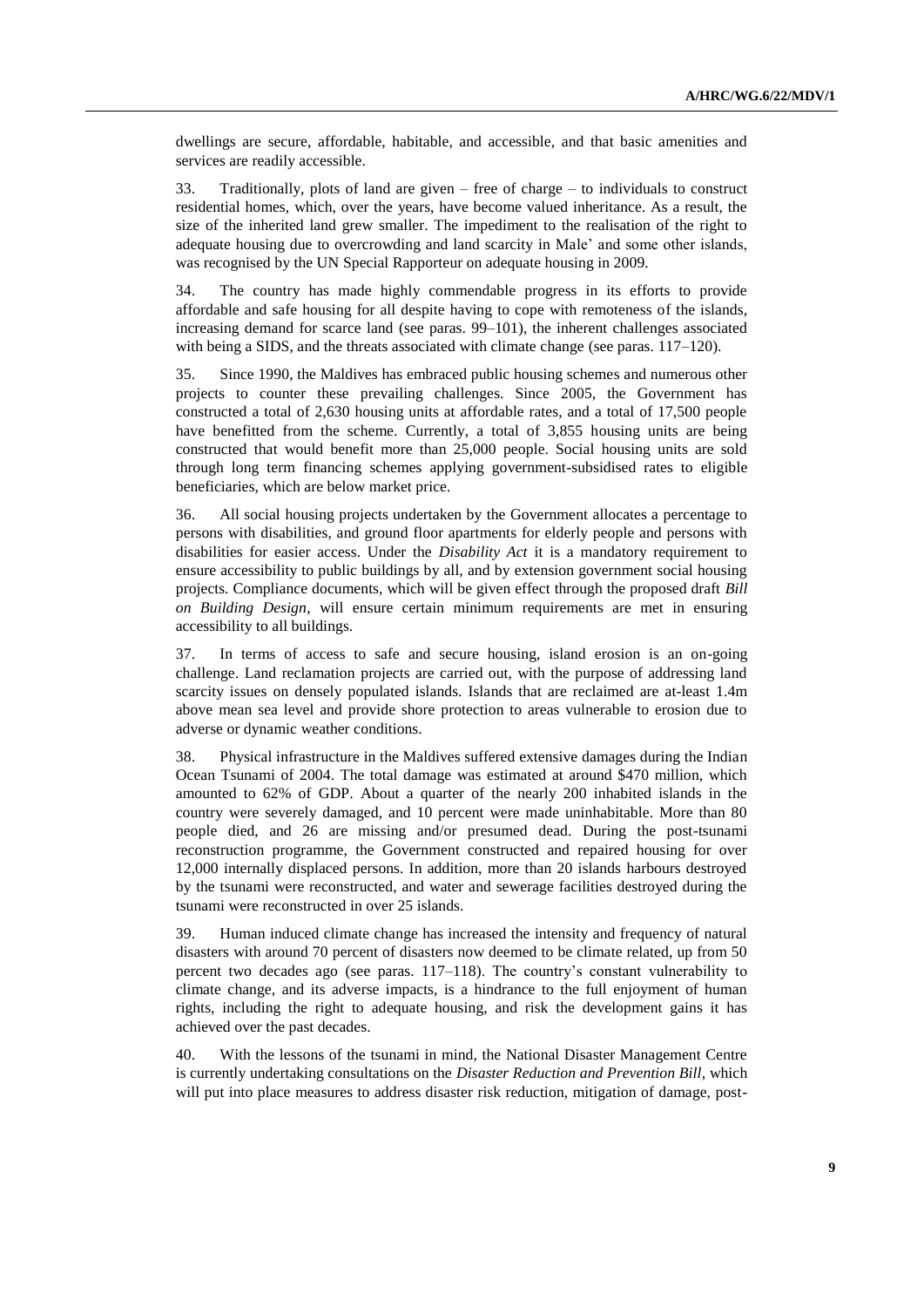disaster recovery and reconstruction. The Government intends to introduce the Bill to Parliament within the course of the year.

## **3. Health**

#### **Recommendation: 30, 112**

41. Promotion and protection of the health and well being of the people is a priority and a constitutional obligation on the State. The Maldives has already achieved the Millennium Development Goals (MDG) 4 and 5. The Maldives has also achieved infant mortality rates at par with the developed countries at 9 per 1000 live births. Maternal mortality rates stand at 13 per 100,000 live births, a significant achievement, well below the global average of 210, and South East Asian average of 190. The Maldives has also achieved MDG 6. Malaria has been successfully controlled. There is low prevalence of HIV/AIDS (19 reported cases between 1991 and 2013 and 7 currently living with HIV/AIDS according to published data), although associated risk factors such as injecting drug users, and sex workers are increasing. The South Asian region was certified polio-free by the WHO in March 2014, a status the Maldives has achieved several years ago. Other vaccinepreventable diseases, such as neonatal tetanus, whooping cough, and diphtheria, are nonexistent in the Maldives.

42. In 2012, the Social *Health Insurance Act* introduced universal health care to all Maldivians. This has enabled guaranteed access to health care for people of all socioeconomic backgrounds. The current Government has further extended the insurance scheme to include kidney and liver transplants which were previously unavailable.

43. The Government is committed to ensuring that access to medical services is ensured, through the availability of General Practitioner Services throughout Maldives. In this regard, work is underway to develop an electronic GP registration and Patient Record Archiving System, which would facilitate in-patient identification, birth and death registration, as well as substantiate access to healthcare and universal health coverage. Birth registration has been made possible, for everyone across the country since 1960s.

44. The *Public Health Protection Act* of 2012 conferred legal authority on the Director General of Public Health and the Health Protection Agency to take necessary action when there are threats to the health and well being of the population, and to administer vital health promotion and protection services such as immunisations, food safety measures, quarantine, waste disposal, and vector control. Further legislations such as *Health Service Bill*, and *Health Professionals' Bill*, would ensure that the legislation on health services is strengthened and the right to health is ensured. The Health Master Plan (2016–2025), and the *Mental Health Policy*, which are being finalised, would further strengthen the protection of this right.

45. Key infrastructure developments have taken place to ensure timely access to medical services. The tertiary hospital in the capital Malé is being expanded to include a dedicated wing for reproductive health services. A total of 71 pharmacies have been established across the country, and progress has been made to establish sea ambulance services and paramedic services across the country. The Government has also recruited over 300 doctors since November 2013 to facilitate access to professional and competent health care professionals across the country.

46. Part of realising the right to health is ensuring a safe and healthy environment. On the legislative front, the *Tobacco Control Act* of 2010 and the *Public Health Protection Act*  of 2012 contribute to this effort. The *Tobacco Control Act* provides for reducing exposure to non-smokers, and harm from passive smoking, as well as protecting children from taking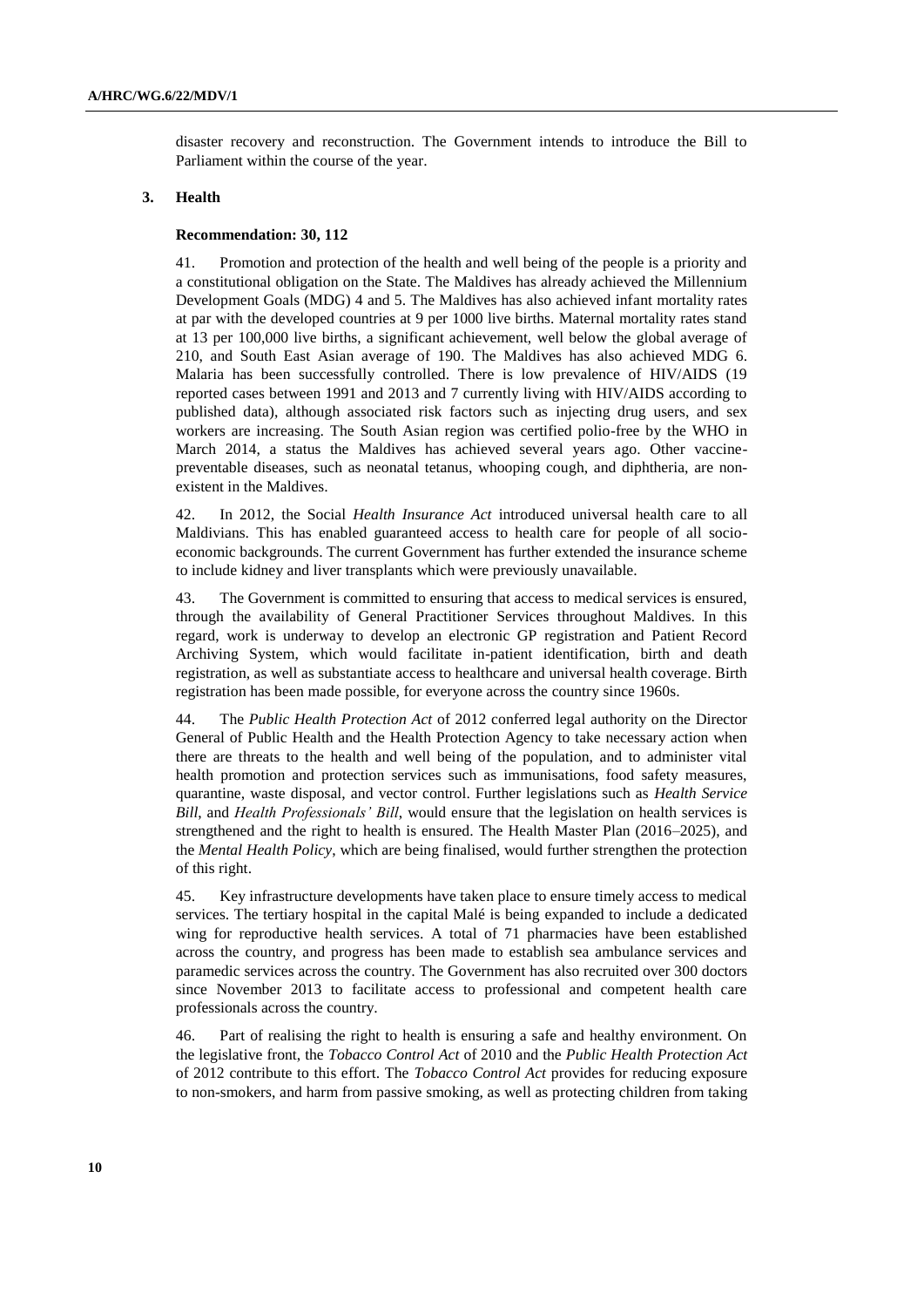up the habit, through banning tobacco advertisement and sponsorship, as well as introducing strict penalties for using minors to buy or sell tobacco.

47. Thalassaemia remains one of the most prevalent disorders in the Maldives, with over 18% of population living with the disease, also making it the country with the highest rate of prevalence in the world. The *Thalassaemia Control Act* of 2012 aims to control the spread of thalassaemia, and ensure that patients are given the necessary treatment to lead a normal and productive life. Current temporary measures taken, include: checking the thalassaemia status and provision of counselling services before marriage. Genetic counselling services are also provided and in cases where abnormalities in the foetus are identified, options for medical termination are also explained. The Government to date has offered Bone Marrow Transplant services to 34 patients of thalassaemia and other Hemoglobinopathies, under the Health Insurance Scheme.

48. The Maldives works very closely with international partners in developing the health sector at the service level. It works with UNOPS and WHO is ensuring the effective use of limited resources in the sector through the establishment of the Public Health Procurement and Supply Chain. Pentavalent vaccine was introduced in 2013, to complement the existing vaccination effort of the Government.

49. In collaboration with UNICEF, the Government has also worked on developing the Integrated National Nutrition Plan, and Guidelines regulating school canteens. Awareness programs on nutrition implications of energy drinks have been conducted throughout 2014. Additionally, the Ministry of Health conducted a baseline study identifying the prevalence of sexual exploitation of children in the Maldives, with a view to better understand and address public policies. Guidelines on Preventing Mother to Child Transmission of HIV were developed, and training of health care professionals on care for children with HIV was carried out in 2013.

# **B. Civil and political rights**

# **1. Criminal justice**

### **Recommendation: 26, 59, 79, 80, 81, 82, 83, 84, 119, 123**

50. The Maldivian Judiciary is an independent branch of the State since 2008. In that regard, as other State institutions, the Judiciary is also becoming accustomed to its new role in the governance of the country.

51. In 2010, it was recommended that the Maldives implement the United Nations Basic Principles on the Role of Lawyers into domestic law. A *Legal Profession Bill*, in this regard, is currently being drafted with assistance from UNDP. The draft Bill would set up an independent Bar Council aimed at empowering as well as regulating the legal profession, and the conduct of lawyers. The *Judges Act* of 2010 already contains some of the UN Principles and further work is being done to identify gaps in the Act and to fully align it with the UN Principles.

52. Several related laws have also been passed in relation to strengthening the criminal justice system and access to justice. In January 2015, the Civil Court established five separate divisions with the aim of providing its services with speed and efficiency. On the legislative front, the *Anti Torture Act* of 2013, *The Prison and Parole Act* amendments of 2015, *The Anti-Money Laundering and Anti-Terrorism Financing Act* of 2014, and the *Extradition, Mutual Legal Assistance on Criminal Matters and Transfer of Prisoners* of 2014, are some of the key laws that have contributed to this effort. These laws supplement efforts by the Government to modernise the criminal justice in line with the country's international obligations, and norms.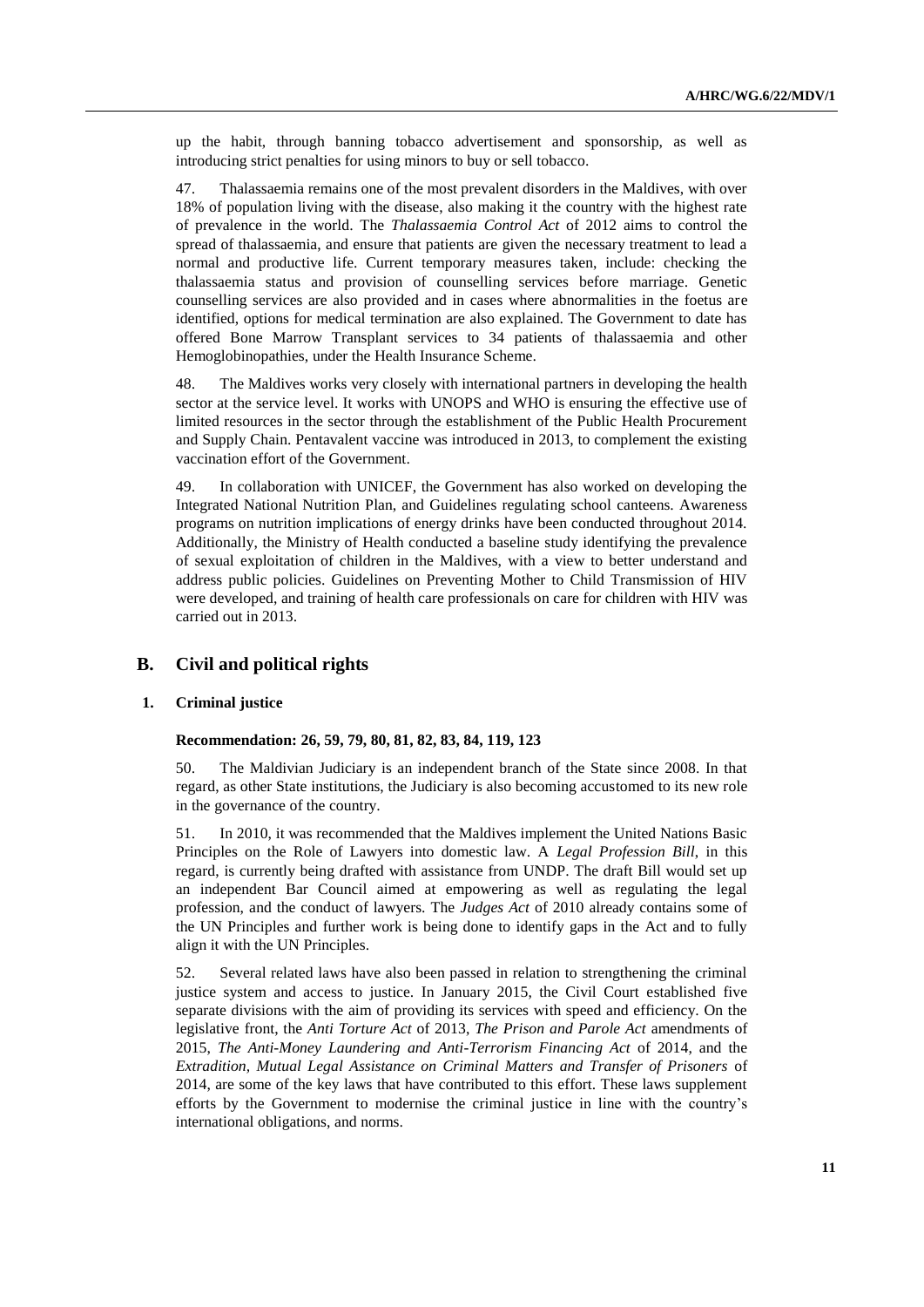53. The Maldives continues to engage with the international human rights mechanisms aimed at strengthening the judiciary. In 2007, it had a visit by the UN Special Rapporteur on the Independence of Judges and Lawyers Mr Leandro Despouy. The recommendations of the Special Rapporteur were largely implemented. In 2013, his successor Ms Gabriela Knaul, undertook a follow-up mission. Her report identified a new range of issues to further strengthen the judicial sector. At a structural level, the UNDP is working with the judiciary in developing a continuous education curriculum for judges in order to establish a Judicial Training Centre, which encompasses training on human rights obligation. The Government is working with international partners towards strengthening the judiciary and public confidence of it.

## **2. The Penal Code**

#### **Recommendation: 26, 55**

54. The Penal Code that was first enacted in 1964, has been replaced with a more modern Penal Code that passed by the Parliament and ratified on 13 April 2014, and will come into force in July 2015, which is expected to contribute towards strengthening the entire criminal justice sector into a modern and advanced system.

55. During this grace period, the Government with the support of UNDP, is undertaking a comprehensive roll-out programme that included preparation of all necessary guidelines and practice modules complement to it, review and revision of existing laws, as well as awareness and training programmes targeted for law enforcement officials and the judiciary to ensure better implementation of the Code.

56. Recently an amendment to the *Judicature Act* reduced the number of judges on the Supreme Court bench from seven to five, and required to establish two branches of the High Court of Maldives with the aim to provide easy access to the appeal mechanism, one in the northern region and the other in the southern region of the country within 90 days of the amendment's enactment. The amendment required the Judicial Service Commission (JSC) to submit to the Majlis, recommendation on judges to be removed. The Parliament voted in favour of the JSC recommendations submitted, and the bench was reduced in accordance with the newly amended legislation.

57. The Government believes that the Judiciary, as an independent branch of the State, should be free from interference and undue influence by the Executive, as per the Maldives Constitution, internationally accepted good governance practises, and democratic principles. As all State institutions of the Maldives, the concept of an independent Judiciary is still new. In this regard, the Government believes that the Judiciary, with other institutions, must be given the time and space to grow organically into a robust democratic institution.

## **3. Shariah**

#### **Recommendation: 55, 59**

58. As per the Constitution of the Maldives, which was finalised by a representative, democratically elected Parliament, Islam constitutes the basis of all laws made in the Maldives; hence it is unconstitutional to remove Hadd punishments such as the death penalty and flogging from the Penal Code. However, more importantly, there is extremely high evidentiary burden prescribed to Hadd offences.<sup>2</sup>

 $2^2$  For example, even if a judge passes a death sentence, the heirs could forgive the convict or request for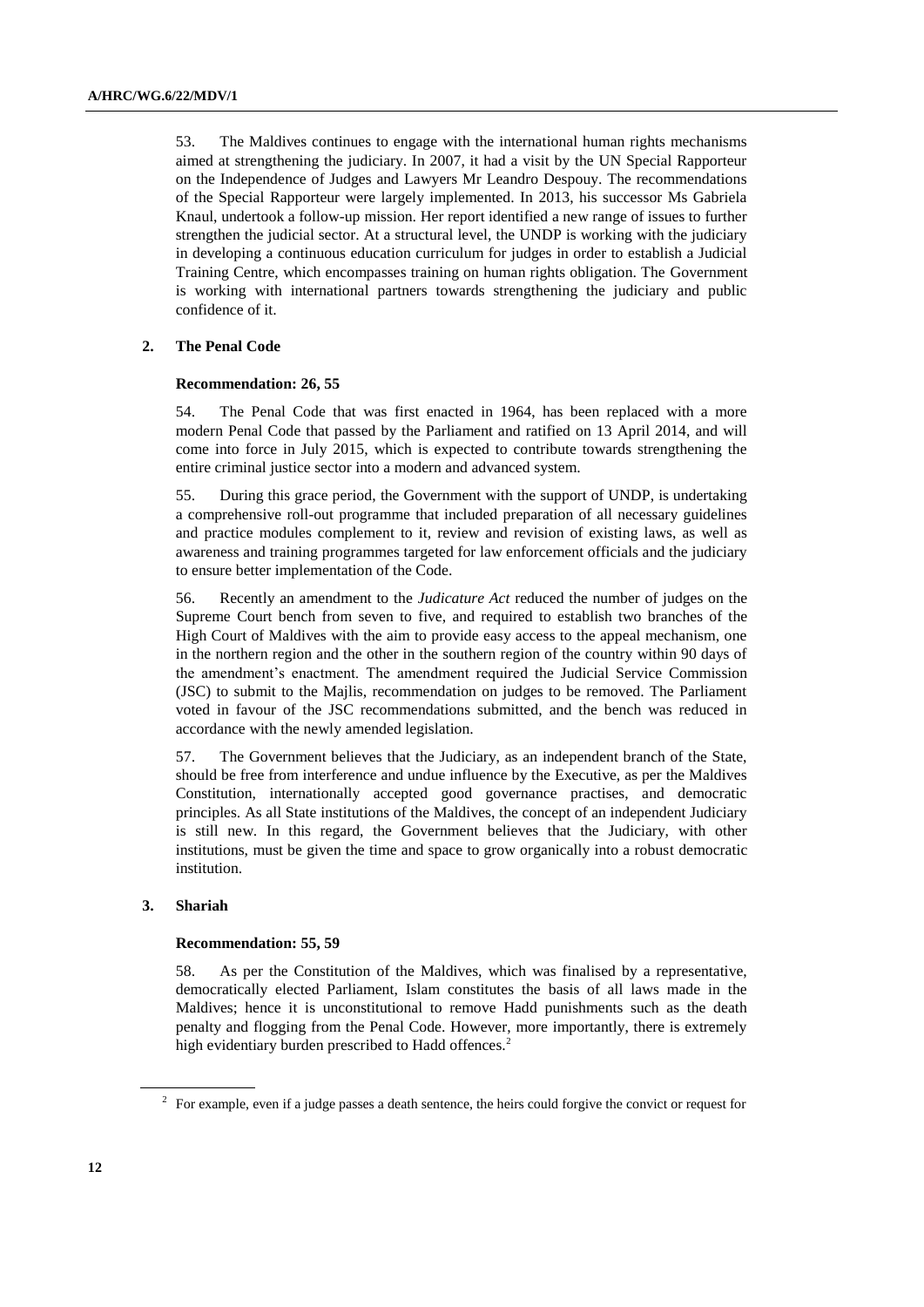59. The Maldives, since 1952, maintained one of the world's longest standing de-facto moratoriums on death penalty. In light of increased violent crimes and murders, and following extensive public consultations and debates, the Government in 2014, adopted the *Regulation on Investigation and the Execution of Sentence for Wilful Murder* aimed at regulating the process of implementing the death penalty. It is important to note that the Regulation does not allow for the implementation of the death penalty judgement unless and until the full appeal mechanism has been exhausted. The Regulations came into force on 27 April 2014.

### **4. Religion**

#### **Recommendation: 91, 100**

60. The Maldives has remained a Muslim country for the last 800 years, and the social framework, historic and traditional values have evolved over the decades, to be intricately tied to Islamic practises. Given this context, the Constitution of the Maldives not only stipulates Islam as the State religion, but also requires that every Maldivian should be a Muslim.

61. Non-Muslim foreigners are allowed to practise their religion in private.

#### **5. Right to information**

62. President Abdulla Yameen Abdul Gayoom ratified the *Right to Information Act* in 2014, which was hailed as a major step towards good governance and transparency in the country. As per the stipulations of the Act, an Information Commissioner has been appointed, and an Information Officer has been appointed at every government office, including State funded institutions such as the Parliament, the judiciary, and independent bodies, to facilitate access to information. The Act also provides for the protection of whistle-blowers.

# **C. Rights of vulnerable groups**

**Recommendation: 116, 117, 118**

**1. Women**

## **Recommendation: 22 ,23 , 24 , 27, 28 , 29, 31, 39, 40, 41, 42, 43, 44, 45, 46, 47, 59, 60, 61, 62, 63, 64, 65, 66, 67, 68, 69, 70, 71, 72 ,73, 74 , 75, 103, 104, 105, 106, 120**

63. Gender empowerment is an area with both significant successes and continuous challenges for the Government. Promotion and protection of women's rights is a key priority for the Government of President Yameen. The Government's priorities for the empowerment of women include eliminating barriers to employment and participation in the political sphere, enhancing economic empowerment, adopting a zero tolerance for violence against women and harassment through legal and normative measures, ensuring the protection of families from experiencing negative consequences from divorce, and equal distribution of matrimonial property after divorce. To effectuate this, an amendment to the *Family Act* has already been submitted to the first sitting of the Parliament this year.

blood money instead. Islam encourages heirs to forgive, instead of opting for retaliation in murder cases.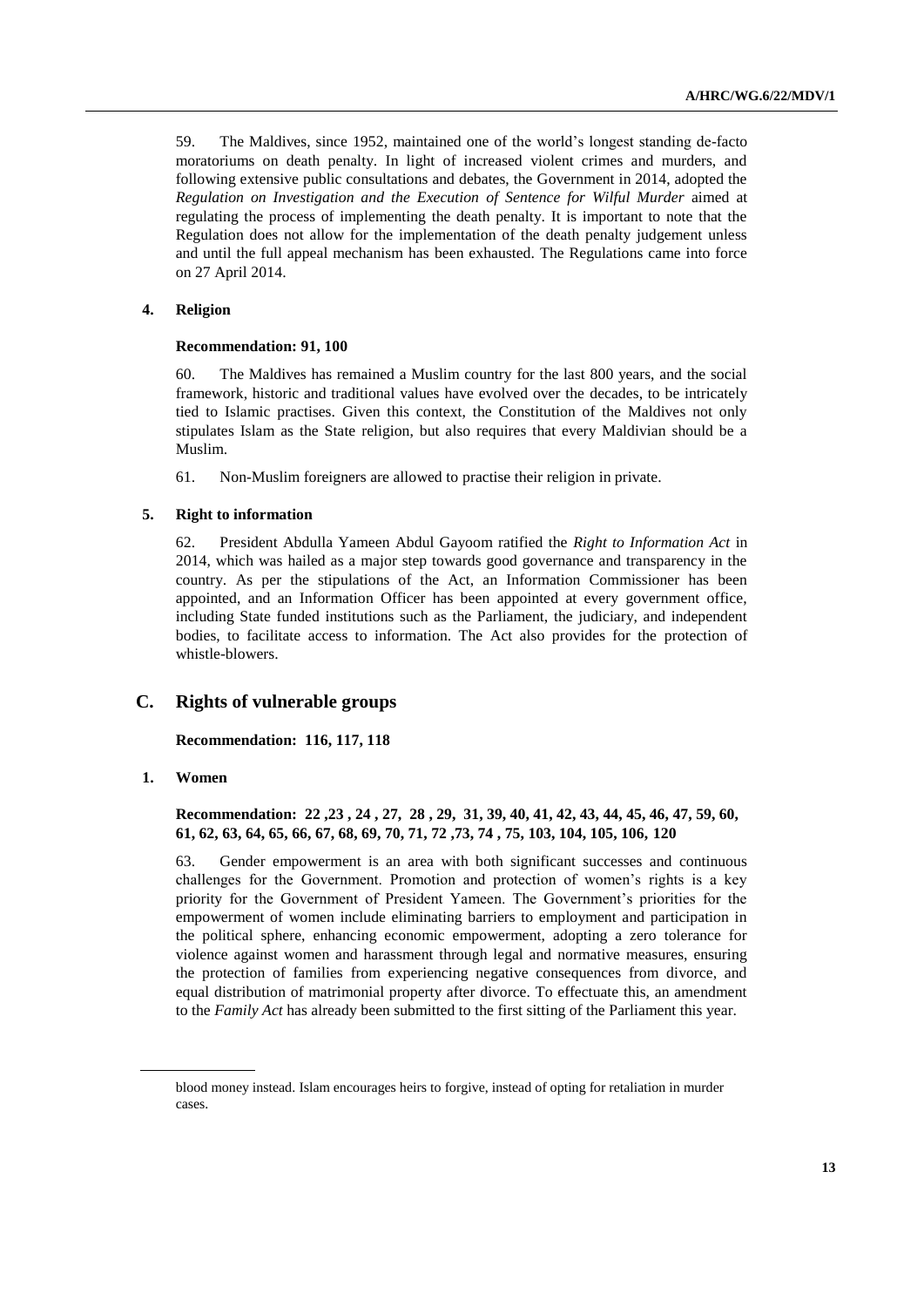64. Over the years, the Maldives has achieved significant progress, especially in terms of legislative framework, in order to implement the rights and obligations towards the empowerment of women, enshrined in the Constitution, as well as CEDAW and other related international human rights instruments.

65. Firstly, the *Domestic Violence Prevention Act* of 2012, marked the first of many laws tailored towards the prevention of violence against women. The Act criminalises all forms of domestic violence and provides protection, justice, and support for victims. Secondly, the *Sexual Offences Act* of 2014 explicitly defines and criminalises acts of sexual abuse such as rape, sexual violence, and sexual abuse. It also criminalised prostitution as an identifiable offence for the first time, alongside its incitement and all other actions that can be taken as either aiding or abetting. The *Sexual Offences Act* also identifies four circumstances of unacceptable sexual relations between spouses, allowing for the first time the identification of marital rape in Maldivian legislature. Thirdly, the *Sexual Harassment and Abuse Prevention Act* of 2014 criminalises harassment and sexual abuse, and sets out an accountability mechanism for such actions, which take place at the workplace or other public service institutions. The revised *Penal Code* also sets out corresponding sentences in a transparent and equitable manner without any discrimination between men and women, narrowing down the scope of judicial discretion and arbitrary sentencing in criminal justice.

66. The Maldives is looking holistically at the empowerment of women, through the enactment of a *Gender Equality Bill*, which the Government hopes to introduce to the Parliament within the course of the year. This Act will bring the relevant legislation on nondiscrimination and gender equality in line with Maldives' obligations under international human rights instruments, operationalize the constitutional provision against discrimination based on gender, and promote the use of temporary special measures.

67. In an effort to increase the representation of women in decision-making, the Government will re-introduce the provision for temporary special measures, which was excluded previously, in the *Political Parties Act* of 2013, through the process of revising election-related legislature that is currently underway to streamline and consolidate existing legislature.

68. Similarly, the Ministry of Law and Gender is in the process of preparing a Gender Advocacy Strategy, Gender Policy, and promoting Gender Responsive Budgeting. Following extensive consultations, the Government has also decided to remove the reservations to Article 16 (a), (b), (e), (g), (h) and Article 2 of CEDAW.

69. Other developments include the establishment of a Family Protection Authority and the setting-up of five safe homes in five islands, where female victims of gender-based violence are provided temporary shelter. In addition to the shelters, standard operating procedures and guidelines are also being developed under the Act that enhances protection offered to victims of domestic violence and empower women in that regard.

70. Efforts are also underway to safeguard and promote the sexual and reproductive health of women. The National Family Planning Program, which successfully reduced the large family sizes and high maternal and infant mortality rates that prevailed in the country, is designed so that family planning and counselling services, and contraceptives are available in all islands, upon request. Programs are also being conducted to provide information on reproductive and maternal health including family planning to unmarried youth, and standards have been developed to provide adolescent friendly health services.

71. Although there is no reliable data available on unsafe, and clandestine abortions in Maldives, lawful medical termination of pregnancy for thalassaemia major, sickle cell major, multiple congenital anomalies and maternal life threatening conditions have been accorded since November 1999. The *Fiqh* Academy extended this leeway to include medical termination of pregnancy within 120 days of conception, for pregnancies resulting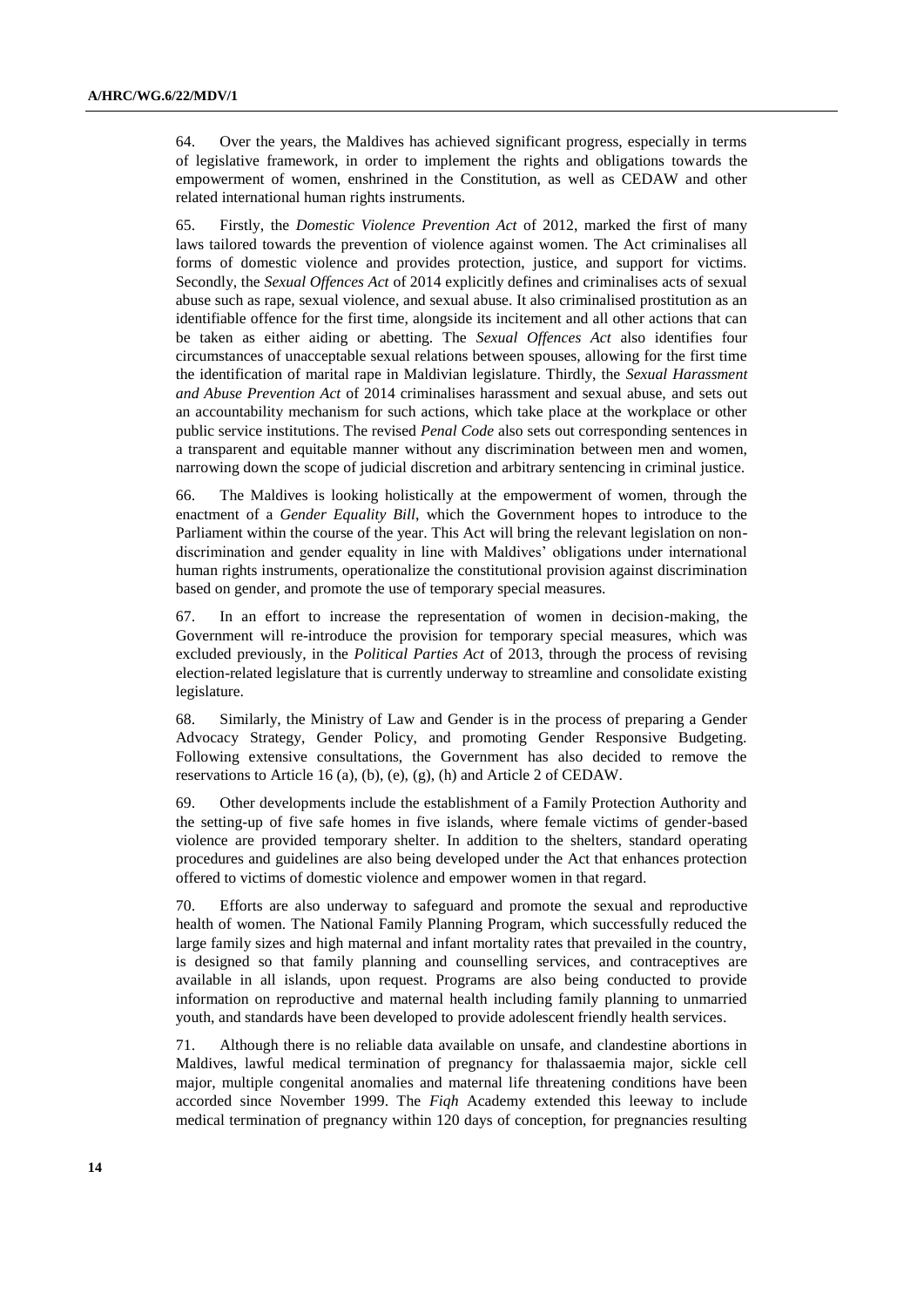from rape by an immediate family member, and rape of a child who is physically and mentally unfit to continue the pregnancy and delivery, in December 2013. Age-appropriate education on sexual and reproductive health is integrated in various subjects of the current curriculum and is taught through life skills programs.

72. The Maldives has a proud history of female participation in the national labour force. There are no cultural prejudices against working women, with women adequately represented in non-stereotypical sectors, such as finance, across the country. Equal pay is guaranteed as remuneration is set against the position, as opposed to the person filling the job. Further, initiatives such as the amendments proposed to the Civil Service Regulations in 2014, now allow for a total of 60 working days as paid maternity leave: an extension of maternity leave that has always been unquestionably granted. Some institutions, such as the Maldives Monetary Authority (the central bank) recently announced a six-month paid maternity leave. Similarly, policies for setting flexible working hours for pregnant women, and women with children under the age of three, to work from home, have also been introduced.

73. One of the biggest challenges to women in the labour force is the lack of childcare arrangements. The Ministry of Law and Gender has introduced guidelines for day-care centres in order to standardise those facilities.

74. In order to strengthen the livelihood initiative for home based workers in the Maldives, of which most are women, a project, named SABAH, is being implemented at country level in the Maldives. The project is coordinated by the Ministry of Economic Development with a shareholding of 40% by Maldivian Home Based workers and 60% by the Government. SABAH Maldives collaborates with local cooperatives to support and showcase the products of Home Based Workers in the market. Through implementation of this project it has also provided capacity building and trainings in areas such as food processing, handicrafts training to management trainings to soft skills. To date, membership for this project has reached to 914 members throughout the Maldives and 73 members have been trained from abroad.

75. Additionally, the Government has also announced its intention to ensure that women are represented on the Boards of public companies. Currently, 13 out of 59 Board Members of companies with government shares are women.

76. Women's empowerment is a dynamic issue, and requires continuous attention. Though positive changes have taken place, there are prevailing impediments that hinder growth in this sector. For example, a Baseline Study conducted by HRCM revealed changing mind-sets with regards to the rights and roles of women in society, as well as violence against women.

77. In order to counter these changing attitudes, the Ministry of Law and Gender, together with the Ministry of Islamic Affairs, is working on educating the public on rightful religious teachings, alleviating their misconceptions about women's rights and responsibilities. The Ministry of Law and Gender is also in the process of launching a media awareness programme to profile non-stereotypical women leaders who have made an impact in Maldivian society. The aim is to provide role models and raise the profile of women, and their contributions to society. Gender sensitising workshops have been conducted in five atolls, which included 410 participants.

78. Several safeguards have been enacted to address polygamy including the requirement to provide proof of financial means and consent of the spouse, and to counter the negative impacts of divorce, which primarily affect women. A nation-wide awareness program has been initiated by the Ministry of Law and Gender to disseminate information about the legal avenues available for women to seek protection and matrimonial property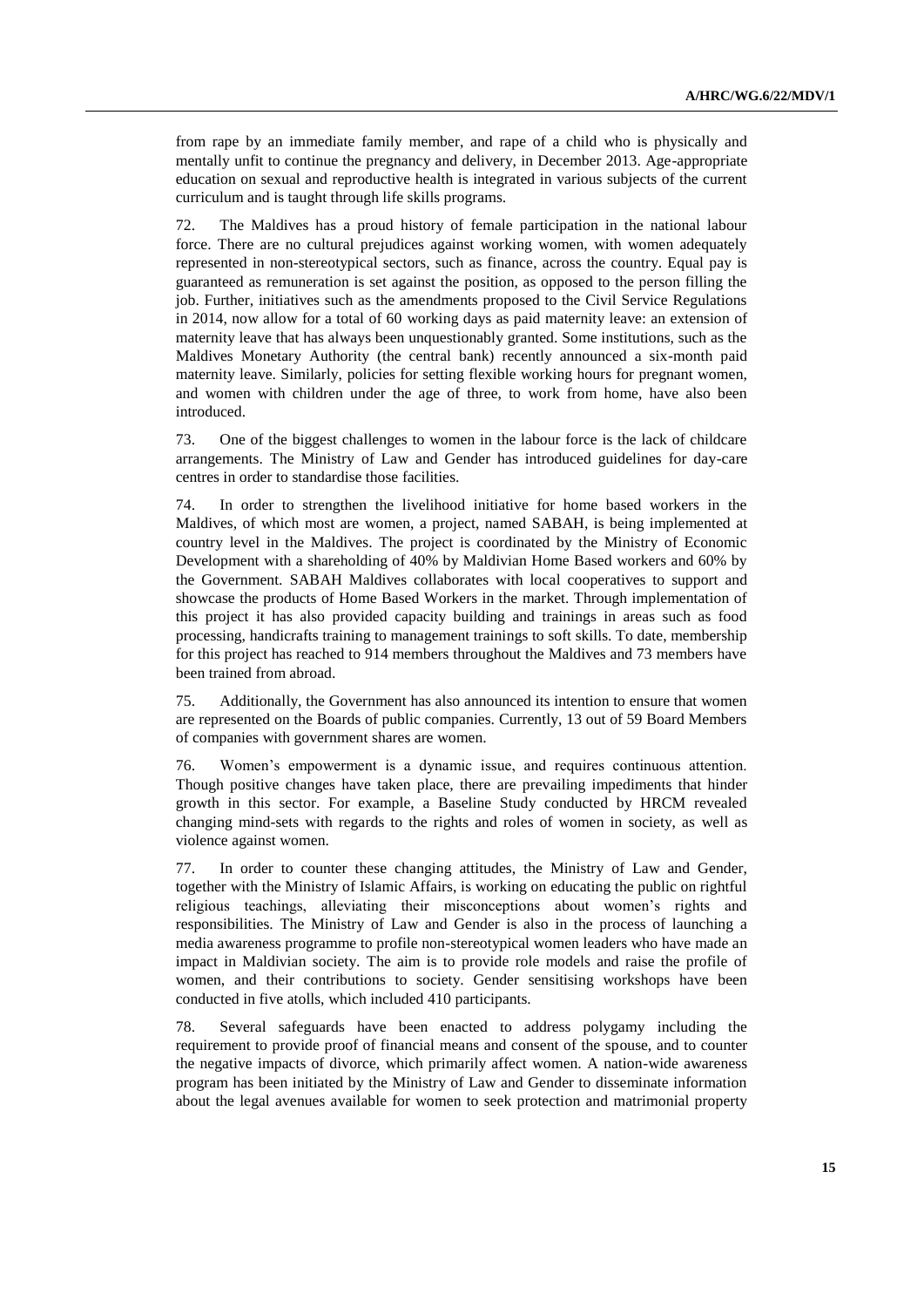and child support. Awareness programs are also being conducted on raising awareness on prenuptial agreements to ensure protection of property and families in the event of divorce.

## **2. Children**

#### **Recommendation: 22, 27, 28, 48, 70, 72, 73, 74, 75, 76, 85, 86**

79. The Maldives has taken significant steps to strengthen child rights and the national child protection system. Following a mapping exercise to identify gaps in the legal framework governing child rights, a new *Child Rights Bill* has been drafted to improve and modernise the current *Child Rights Act* of 1991 This new Act is designed to bring the child protection system in line with the Maldives' obligations under the CRC.

80. Several new laws have further reinforced the protection mechanism against abuse of children. These include the *Domestic Violence Prevention Act,* and the *Anti-Human Trafficking Act*. Further, the *Juvenile Justice Bill* intended to be submitted to the Parliament this year would establish a juvenile justice and welfare system. Additionally, the Ministry of Law and Gender is currently conducting a consolidation exercise, reviewing all child rights and protection related legislations and regulations, with a view to modernising, harmonising as well as facilitating better enforcement.

81. Challenges remain in ensuring the rights of the child, as highlighted through the high profile flogging case against a minor in 2013. The flogging case was appealed by the accused with assistance from the State, and the High Court overturned the verdict of the Juvenile Court, setting precedence for matters related to criminal offences and sexual abuse of children. The child is now being rehabilitated into society, provided education, under State care, as all other children in conflict with the law.

82. Initiatives were also undertaken to create awareness around child abuse and its prevention. Several capacity building programmes were conducted by the Juvenile Justice Unit (JJU) of the Ministry of Home Affairs in collaboration with UNICEF, to train law enforcement officials, judges, magistrates and social workers on justice for children, and media personnel on the CRC and ethical reporting of children in the media. A code of ethics and reporting guideline was also developed for the media.

83. Additionally, the Maldives Child Protection Database was updated and expanded to two more atolls. Assessments were conducted, in collaboration with HRCM, to collect data on child participation and representation across various sectors, and guidelines were developed to facilitate the participation of children in matters affecting them. Standard operating procedures in interagency case referrals were revised to enhance coordination among the concerned agencies.

84. Initiatives to protect and promote the rights of children include capacity building, in responding to, and investigating cases of, child abuse and gender based violence. The Maldives also participated in the regional initiative named South Asian Initiative to End Violence Against Children (SAIEVAC), which established partnerships between civil society, government and regional bodies.

85. Children are ensured access to education, without restrictions on entry and re-entry under the age of eighteen. The Maldives has enacted safeguards against child marriages, especially of the girl-child, including a strict floor of 18 years for marriage, and explicit parental consent and counselling in other circumstances. According to the Family Court and the Registrar of Marriages, 23 minors contracted legal marriages in 2012, followed by 14 minors in 2013 and 16 minors in 2014. However the Family Court confirms that all such minors had been seventeen years of age, and were calculated to be eighteen following the Muslim (lunar) calendar. Efforts are also being made to collect data on unregistered marriages including child-unregistered marriages in the Maldives.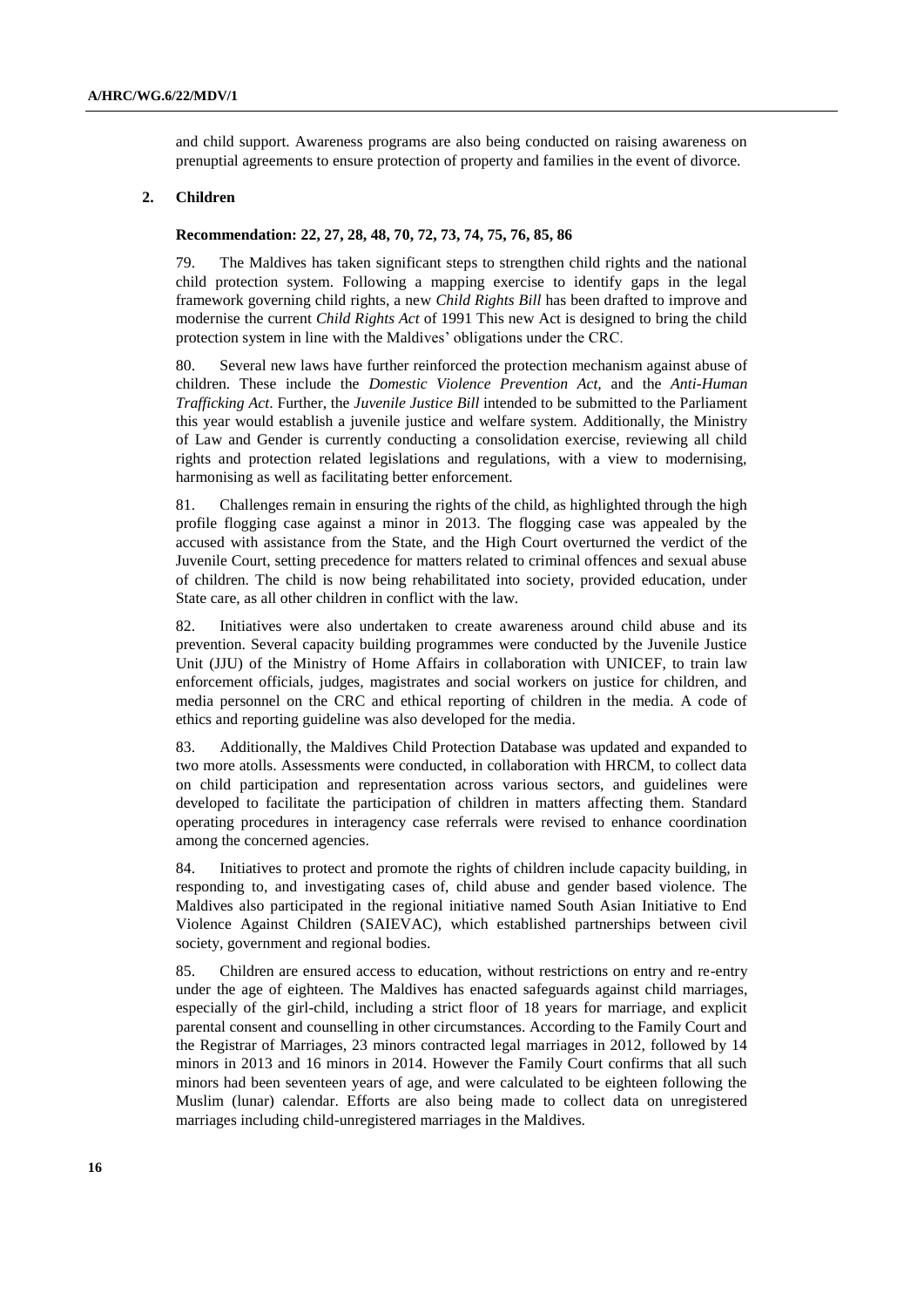## **3. Persons with disabilities**

## **Recommendation: 30, 49, 124**

86. There has been considerable work done in ensuring the rights of persons with disabilities. The biggest achievement in terms of legislation was the introduction of the *Disability Act* in 2010. Complementary regulations under the Act have been implemented, including the Regulations on Disability Minimum Standards, Regulation on Providing Financial Assistance and Assistive Devices to Persons with Disabilities, and the Regulation on disability registry. Disability classification guidelines are also being drafted in order to define different disabilities, to create a rights-based mechanism in providing government incentives, rehabilitation opportunities and serve as basis for affirmative action. Additionally, the Mental Health Policy is also being revised and plans are underway to develop a mental health action plan.

87. The National Policy on Disability was endorsed, and implementation started on 31 October 2013. The Disability Council was constituted and it held awareness workshops throughout various islands and through media campaigns, on the nature of disabilities and the rights accorded to them. The Council also collaborated with the Ministry of Economic Development to hold a National Exhibition to display crafts prepared by persons with disabilities. An allowance is also being maintained for persons with disabilities, by the National Social Protection Agency.

88. The Government has also introduced a National Disability Award in 2013, to recognise those that contribute to the wellbeing of persons with disabilities.

89. The Government recognises that this is an area that requires further strengthening. In that regard welcomed the HRCM's launch of a National Inquiry on Access to Education for Children with Disabilities, the findings of which are being compiled currently.

90. Stereotyping and lack of employment for persons with disabilities are prevailing challenges that the Government is working hard to address. In this regard, the Government has launched an initiative in September 2014, to provide gainful employment for persons with disabilities. The initiatives highlighted above, will serve to alleviate the stigma still associated with persons with disabilities.

### **4. Migrants and victims of trafficking**

#### **Recommendation: 3, 10, 77, 78, 107, 114, 115, 119, 120**

91. Migration is a key issue of concern, and a continuing challenge for the Government. One of the most notable steps taken was the ratification of the eight ILO core conventions, as well as the ratification of the *Anti-Trafficking Act* of 2013. The Government has also submitted to Parliament for accession, the Protocol to Prevent, Suppress and Punish Trafficking in Persons, especially Women and Children.

92. Since 2011, the Government has been working in close collaboration with the International Organisation of Migration (IOM) to implement counter-trafficking projects in the Maldives, through also looking at the wider issue of migration management. It is also working with the Governments representing significant migrant populations in the country, to ensure better protection and services. In this regard, a Manpower Services Agreement was signed with Bangladesh in 2011, and a similar agreement is being discussed with India.

93. Prior to the ratification of the Act, the Government has addressed migration management and trafficking in persons through the Anti-Human Trafficking National Action Plan endorsed on 26 February 2013. As per the Plan, the Anti-Human Trafficking Unit was established on the same date. The Ministry of Economic Development is currently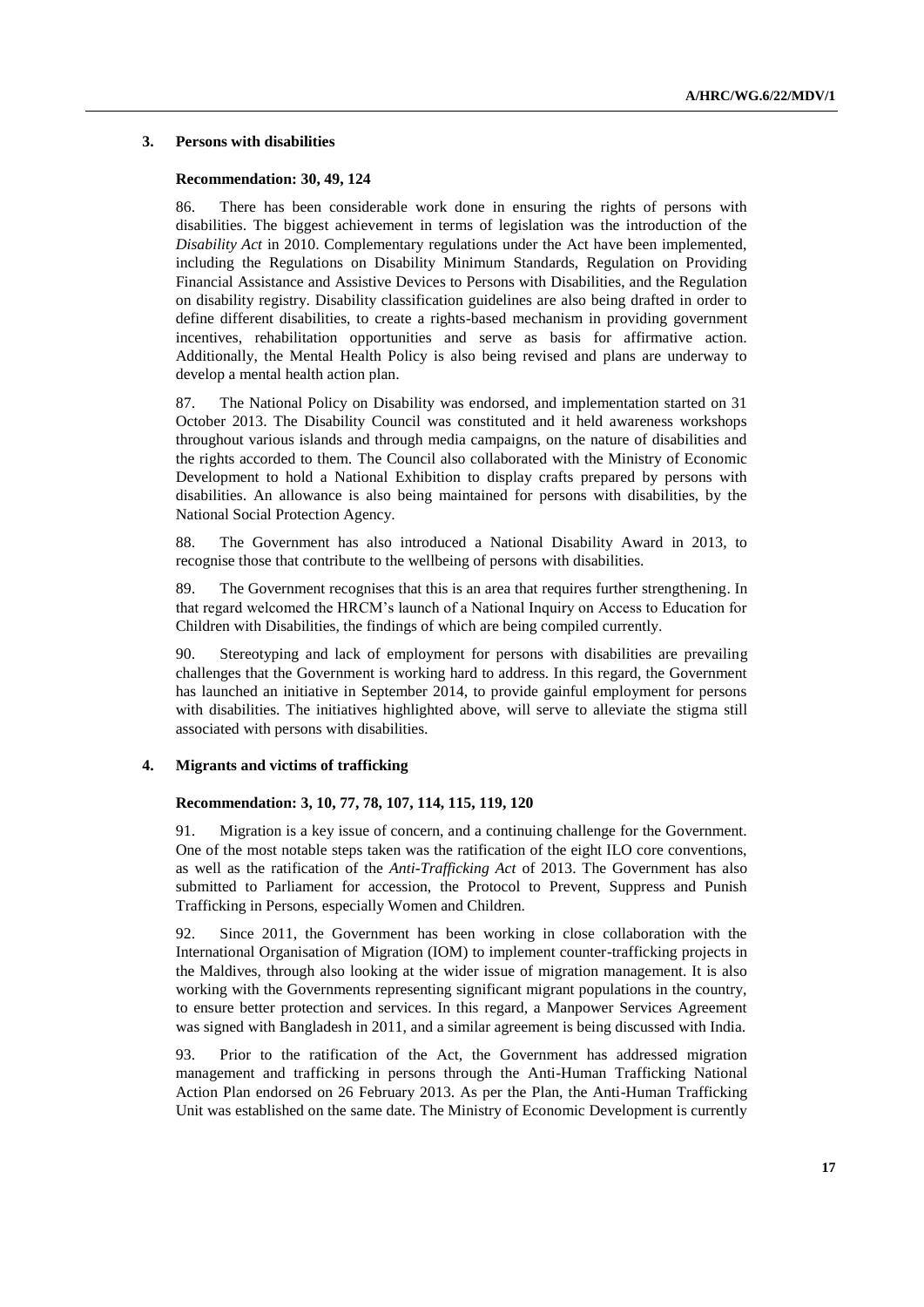the Government agency mandated with migration management. The Anti-Human Trafficking Unit under the Ministry, headed by a Minister of State, plays a leading role in coordinating with all relevant national agencies, as well as NGOs and the HRCM, and serves as the National Coordinating Centre. The Unit also handles all reported cases, and provides support to victims, placing them in shelters where necessary.

94. The *Anti-Trafficking Act* elevated the domestic legal framework to a higher level, as the law is modelled on international best practise model of prevention and rehabilitation of victims of trafficking. As required by the Act, a National Action Plan to Combat Trafficking in Persons for 2015-2019 has been adopted. This five year National Action Plan reflects a comprehensive strategy that adopts a holistic approach by the Maldives in combating human trafficking. It seeks to address prevention, victim protection, criminal prosecution and international cooperation, and provides for separate shelters for male and female victims of trafficking.

95. The above measures, and the Government's openness to working with international stakeholders in addressing trafficking in persons in the Maldives, the Maldives was upgraded to a Tier 2 in the United States Trafficking in Persons Report 2014.

96. The Government is also in the process of formulating a National Migration Management Policy, which will identify issues, challenges and new eventualities in migration management in the Maldives.

97. The Ministry of Foreign Affairs also conducted an awareness raising media campaign on human trafficking, titled the "Blue Ribbon Campaign" in 2013. The programme, in collaboration with local media outlets, provided airtime and print space for discussion, debates, and opinions on human trafficking in the country. The IOM also undertook a survey to assess the awareness on human trafficking in the Malé region.

98. Challenges still remain. Provision of translation facilities is a continuing challenge. And in light of recommendations, the Government is reviewing accession to the ICRMW.

# **V. Structural issues and emerging challenges**

## **A. High dispersion of population**

99. The Maldives is presented with a geography that is extreme, even by the exceptional standards of small archipelagic states. The 1,190 tiny coral islands that comprise the Maldives, are spread across an area more than 90,000 square km of the Indian Ocean. The total population of the country is approximately 341,300 of which, close to 40 percent lives in the capital city Malé, which is one of the most densely populated cities in the world.

100. The islands in the Maldives are extremely small; out of the 188 inhabited islands, just 33 have a land area of more than one square km, and no fewer than 75 islands, which is more than a third of the total, have less than 500 inhabitants, while half of the islands have populations of less than 1,000 inhabitants.

101. The micro size of the islands, both in terms of land area and population, and the large distances between them, implies severe diseconomies of scale. These diseconomies of scale and the high cost of inter-island transport pose the biggest hindrance to development in the Maldives in every aspect. These are felt hardest when delivering health and education services (even at basic levels) and providing their infrastructure: nearly all materials need to be imported and on top of high costs of basic goods such as food items, construction costs are many times higher than in continental developing countries. These factors pose profound challenges in providing basic services guaranteed in the Constitution.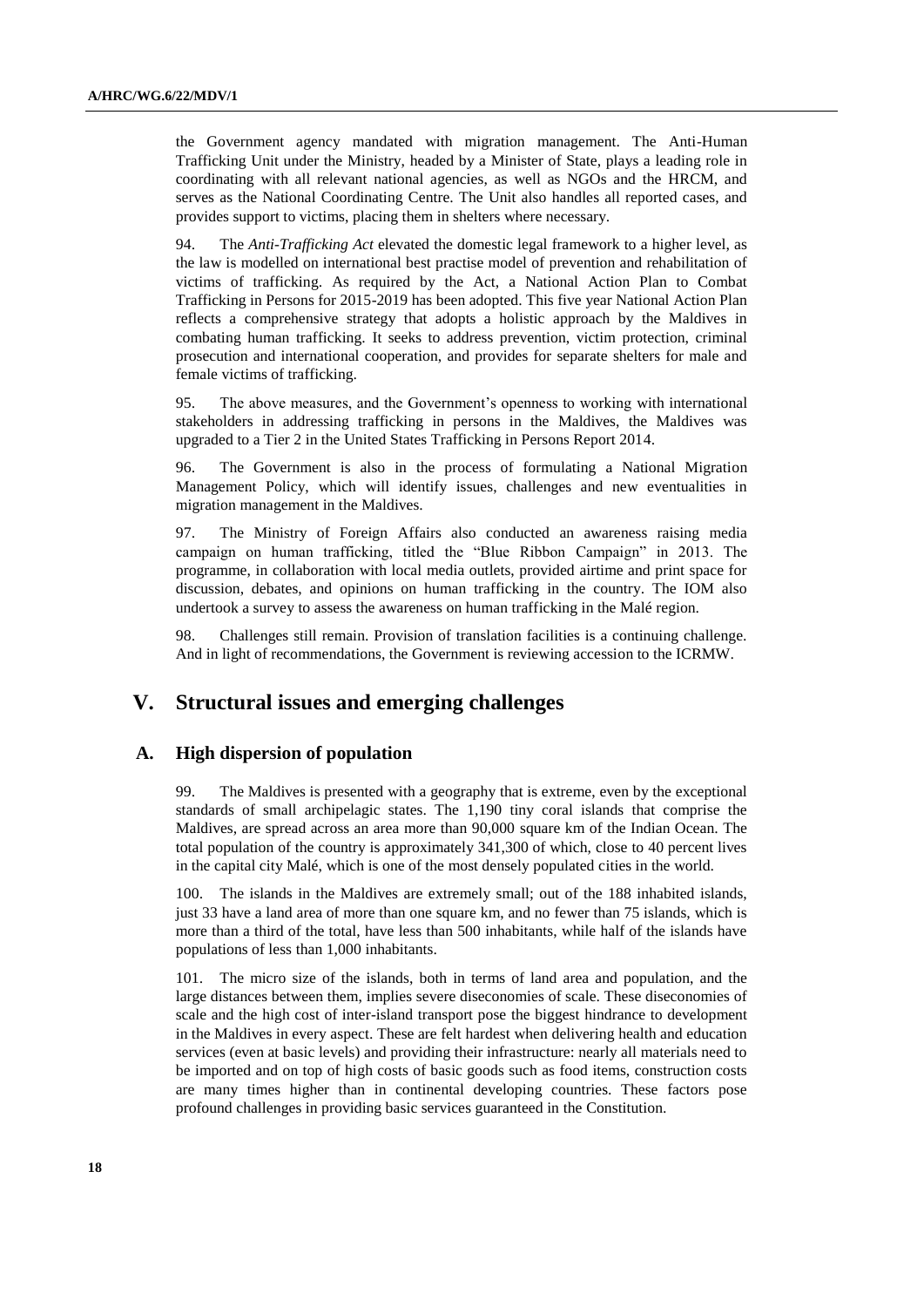# **B. Religious issues**

#### **Recommendation: 91, 119**

102. The Maldives rejects religious extremism and has strongly denounced and condemned terrorist activities carried out in the name of Islam.

103. Although the Maldives has a proud history of providing free education for all, with the rise of various radical religious ideas, the Government, at present, is faced with emerging challenges such as objections to sending girls to schools for formal education, as well as challenges to singing and dancing activities in schools. Although these have been identified as emerging issues and at present a relatively small number, the Government is addressing the issues through advising and the legislative framework by making it a punishable offense to keep a child from schooling.

104. Attitudes towards public life of women have also been changing due to religious approaches taken by some. Child marriages outside of courts, female genital mutilation and circumcisions, refusal to immunise babies, and rising acceptance of violence have been reported. Marriages outside of court—which are illegal—means women, once divorced, cannot seek child support, or register their children. Non-vaccination excludes children from formal schooling.

105. The Government has strongly condemned the practises of under-aged or forced marriage, non-vaccination of infants, and deprivation of school enrolment of girls and children. The Government acknowledges these challenges exist, and is working with relevant authorities, including religious leaders, to present the true virtues of the religion and of the society.

# **C. Drugs**

#### **Recommendation: 87, 120, 122**

106. Illegal substances abuse has been a major problem in the Maldives for the past three decades. The problem is continuously evolving with the increase in number of substance abusers, and the prevailing addictive sub-culture of violence. A recent study done jointly by the Government and UNODC, estimated that the prevalence for Malé and atolls were 6.64% and 2.02% respectively. The study also found that an overwhelming majority (92%) of drug users were below 30 years.

107. The enactment of the *Drugs Act* in 2011, repealing the 1977 version, was a milestone in the Government's efforts to combat drug abuse and drug related offences. The Act prescribes offences and related sentences. Under the Act, a separate Drug Court was established which hears all offences under the Act. The Government's revised Act in 2011 to align the provisions to modern standards akin to international best practice, introduced for the first time the Drug Court mandated purely with rehabilitation and re-introduction of addicts into society.

108. Various collaborations are underway with UN bodies, in order to supplement the objectives of the above Act. In this regard, the National Drug Agency (NDA), established pursuant to the Act, is required to establish drug treatment and rehabilitation centres for drug dependent persons. The Government is also collaborating with rehabilitation centres in India and Sri Lanka, to allow for requests to seek rehabilitation overseas, as allowed by the Drug Act.

109. The Act also allows for rehabilitation centres to be established and run by private parties. The current process of rehabilitating drug dependent persons places a high demand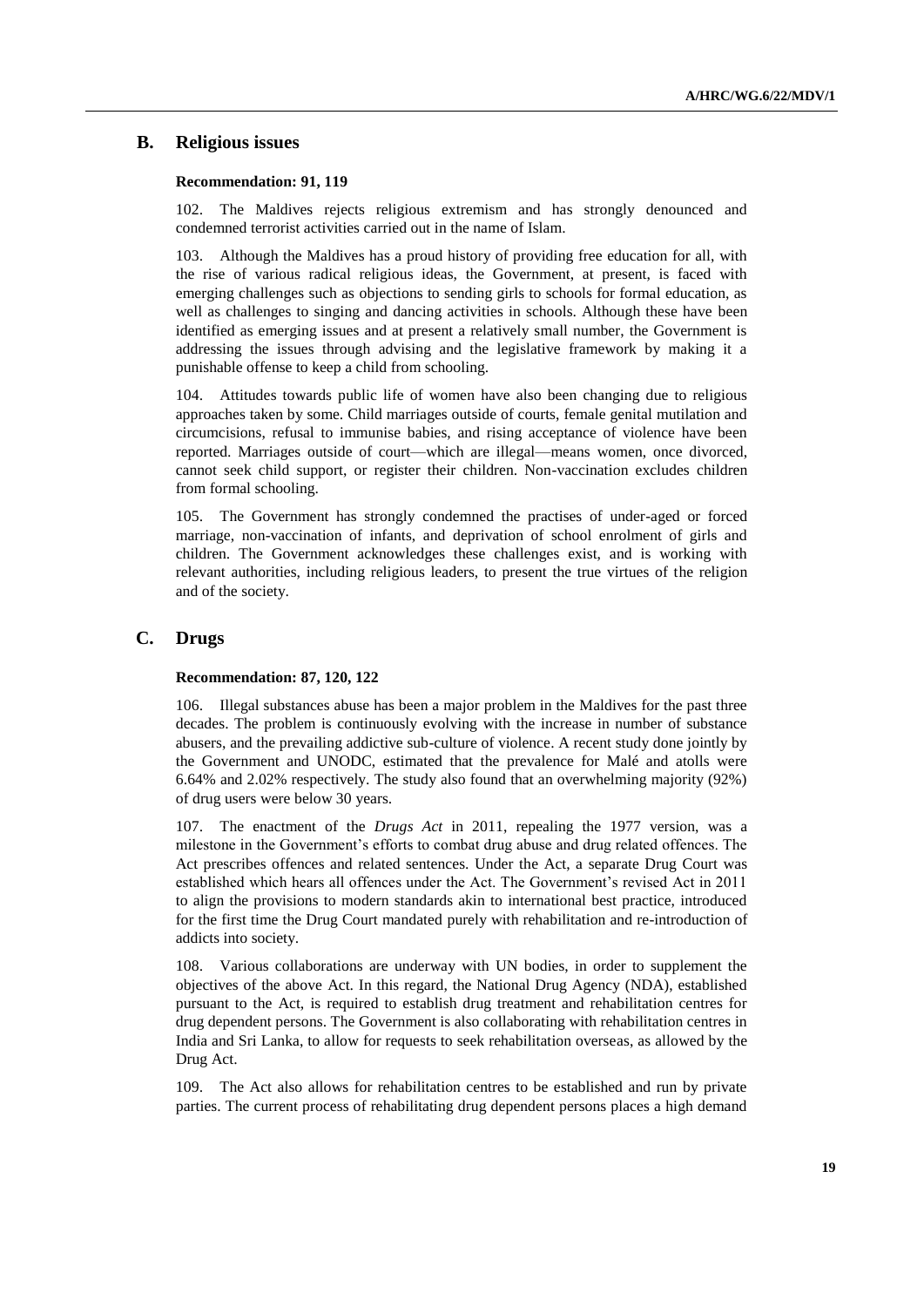on the capacity of Government-run rehabilitation facilities, which is currently not met by the existing centres. The Regulatory Framework on licensing both Government and privately owned has been introduced in November 2014. Monitoring mechanisms have been established and minimum standards have also been developed. The government owned rehabilitation centres has now been licensed under the new regulation and has developed standard operating procedures to ensure smooth running of these centres.

110. The Government has received technical support to orient law enforcement personnel and NDA staff to the Act, and to chart the Agency's strategic development process in order to better fulfil their roles as stipulated in the Act.

# **D. Gang violence**

#### **Recommendation: 75**

111. A Rapid Situation Assessment published in 2012 revealed that gang violence in the Maldives is becoming "increasingly commonplace and the nature of violence more brutal" as new types of drugs and weapons are used. There are reportedly between 20 and 30 different gangs operating in Malé alone, with 50 to 400 members in each group. The study also found that breakdown of family structure had compelled some young people to join gangs and seek the security and safety of family.

112. Gang violence has led to the infringement of the human rights violations of the larger population. The enactment of the *Gang Violence Act* in 2010 has led to the criminalisation of gang violence and organised crime, and sets out specific penalties for the creation, operation and the carrying out of criminal offences by a group or a gang of individuals.

### **E. Democracy consolidation**

113. The Maldives enacted a new Constitution in 2008. The Constitution introduced a multi-party system of governance in the country, giving the right to every citizen to engage freely in political activities, which was further reinforced by the *Political Parties Act* of 2013.

114. The systemic changes established several new institutions of State with constitutionally guaranteed independence and considerable State power. The establishment of a number of such institutions also meant that the power of the executive branch is significantly diluted that is posing considerable challenges to maintaining political order in the society.

115. These challenges have been exacerbated by the realities of having to nurture and cultivate an entirely new system of governance under global spotlight. The level and depth of international scrutiny means that it has been an enormous challenge to ensure that the Maldivian State and its institutions are given the necessary space to make their own decisions, and emerge as an organic set of institutions tailored to provide local solutions to local challenges. Moreover, prolonged political tensions generated by political opposition, and continuous international scrutiny of the Government's attempts in reducing such tensions meant that the Government is required to spend more time in explaining its actions to international partners, instead of focusing on governance, and implementation of its political and international obligations, including those on human rights.

116. Most of the time, such external commentary and open scrutiny has led to disillusionment in some quarters of the population about the true spirit and gains of democracy, and for others to believe that the ultimate remedy for any local political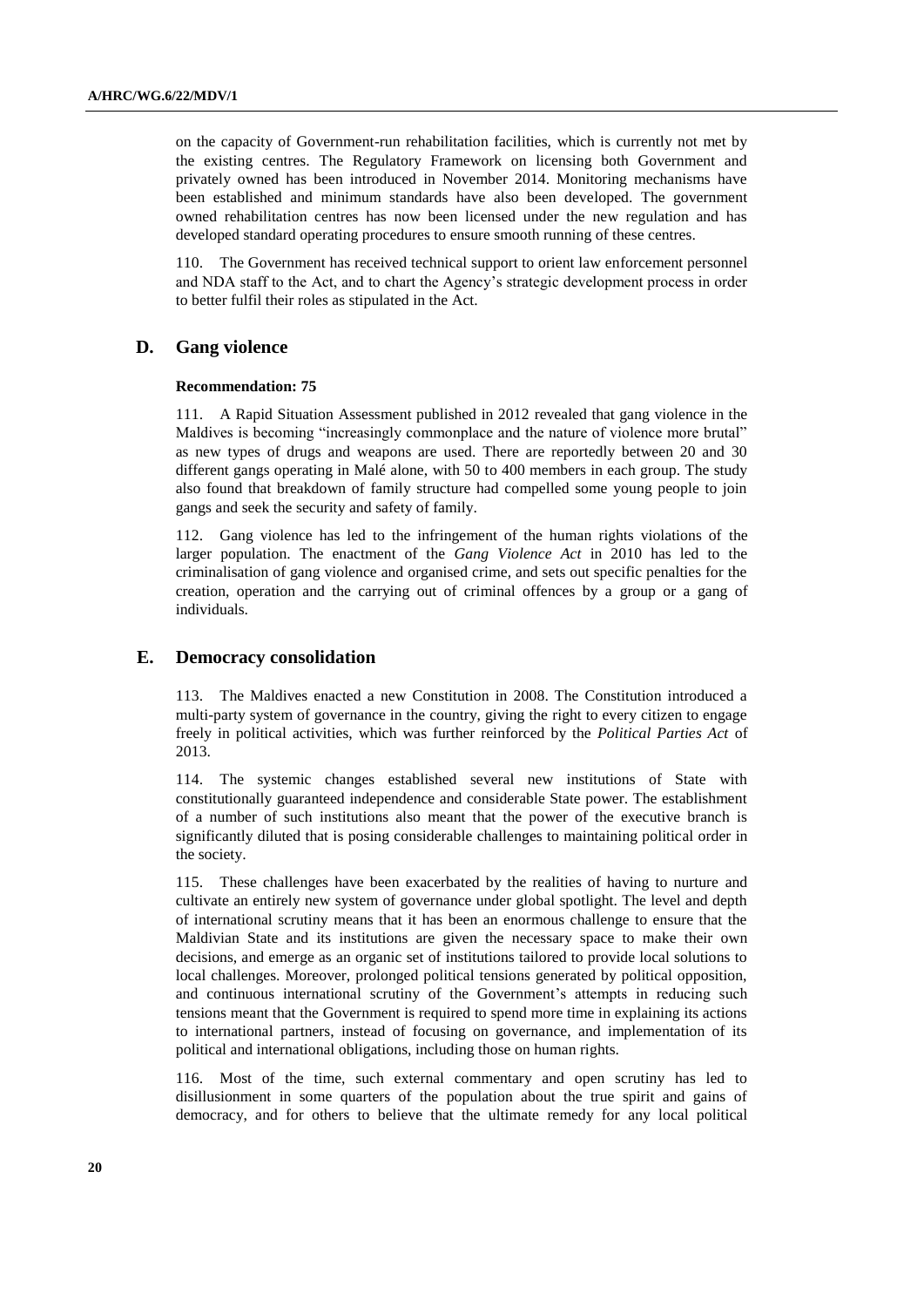grievance is to be found at the international level, instead of through local institutions established by an ardours, yet democratic, process.

# **F. Climate change and environmental degradation**

### **Recommendation: 124**

117. Climate change poses an existential threat to the Maldives. The country is among the most vulnerable and least defensible countries to the projected impacts of climate change and associated impacts such as sea level rise and other extreme climatic events. The Maldives is one of lowest lying countries in the world. Over 80 percent of the total land area of the Maldives is less than 1 metre above sea level, 44 percent of the settlement footprints of all islands are within 100 metres of coastline and more than 97 percent of inhabited islands are affected by beach erosion. Negative effects of climate change such as sea level rise, could be devastating and threaten the very existence of the nation-State.

118. The Government's policy framework in protecting the environment and on combating climate change takes a rights-based approach that aims to properly manage the human dimensions of climate change. The Government believes that adaptation should support livelihoods and communities as they struggle to adapt to climate change. The policy framework views the natural environment as the key to socio-economic development. The Maldives Climate Change Policy Framework presents four strategic goals that provide a pathway for an integrated approach. The goals are (1) ensure and integrate sustainable financing in climate change adaptation opportunities and low emission development measures; (2) strengthen a low emission development future and ensure the energy security for the Maldives; (3) strengthen adaptation actions and opportunities and build climate resilient future to address current and future vulnerabilities; and (4) inculcate national, regional and international climate change advocacy and awareness in crosssectoral areas.

# **G. Capacity constraints**

119. One of the biggest challenges that the Maldives faces is the lack of trained and qualified professionals in almost all sectors. As other small countries, Maldives also experiences brain drain associated with lack of opportunities at home.

120. In realisation of the human rights enshrined in the Constitution, it is important to develop the right people with the right skills. The Maldives also faces challenges in meeting its international human rights obligations due to lack of capacity. This will be an on-going challenge for the Maldives.

# **VI. Conclusion**

121. When the Maldives was initially reviewed in 2010, it had a handful of modern laws and a skeletal institutional structure required of a democratic society. Over the last four years, the Maldives has continued to "tick-off" its task list, in its journey of transition to a democratic society. The journey has faced some unprecedented stormy waters, as the democratic institutions of the State continue to face a range of issues, including initial teething challenges and being under international spotlight.

122. The Government of President Abdulla Yameen Abdul Gayoom is determined to maintain the momentum of democratic consolidation. The Government strongly believes that deepening the constitutional structures and processes are essential for democratic rule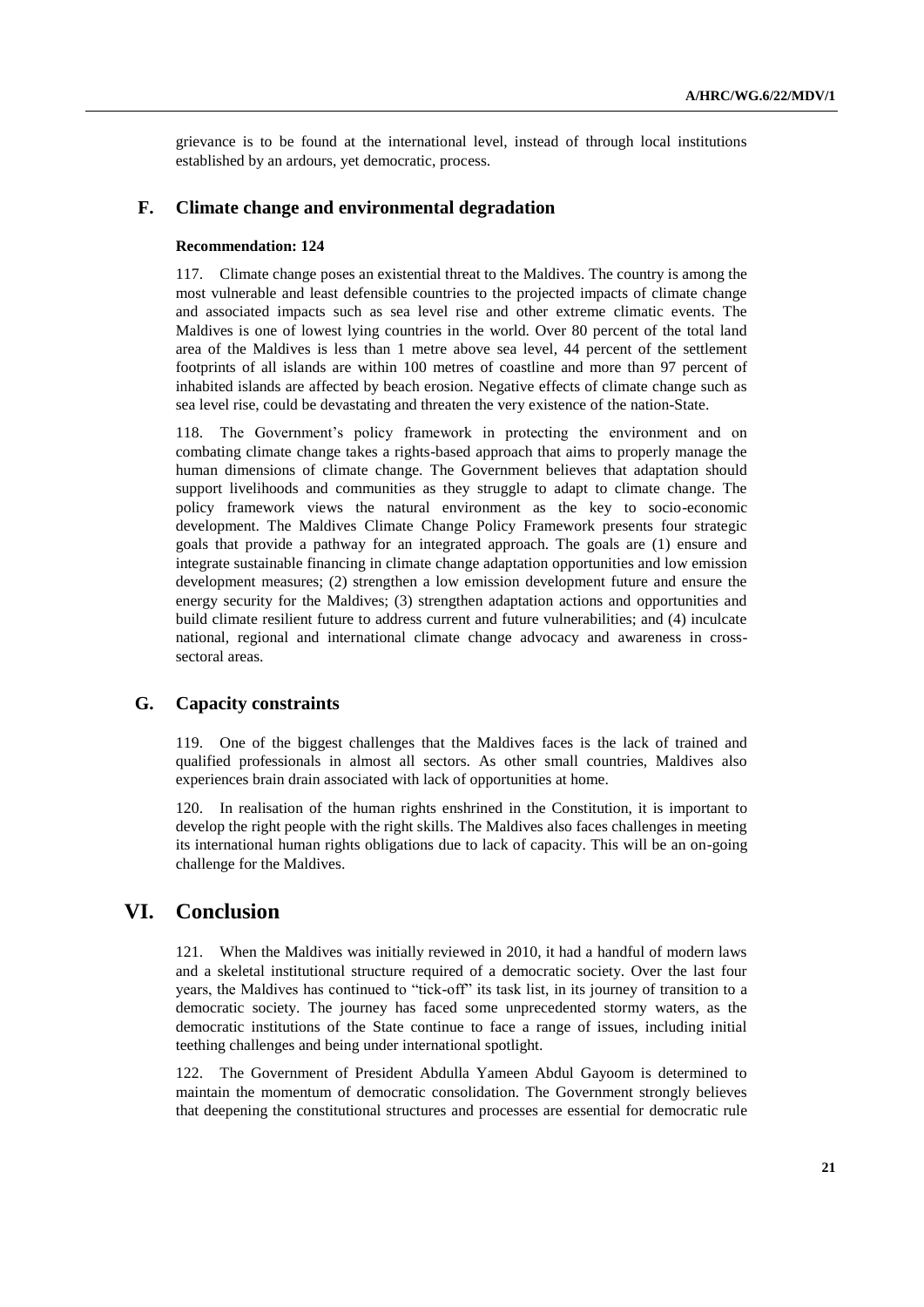to thrive in the country. The Government is determined to prevent any reversals and avoid breakdown of the democratic system. It is resolute in retaining the authenticity of our democratic journey by staying true to the Constitution and the laws.

123. As the country celebrates fifty years as an independent and sovereign country, it is proud of the progress that it has made economically, politically, and in realising a society that is compliant in adhering to the international norms, while retaining its unique character, its traditional values, and culture. Maldivians celebrate the country's politically exuberant and dynamic society. And it remains ready to work constructively with international partners in all efforts to further consolidate democracy through cultivating values and promoting human rights, in an environment of mutual respect, and through dialogue and partnerships.